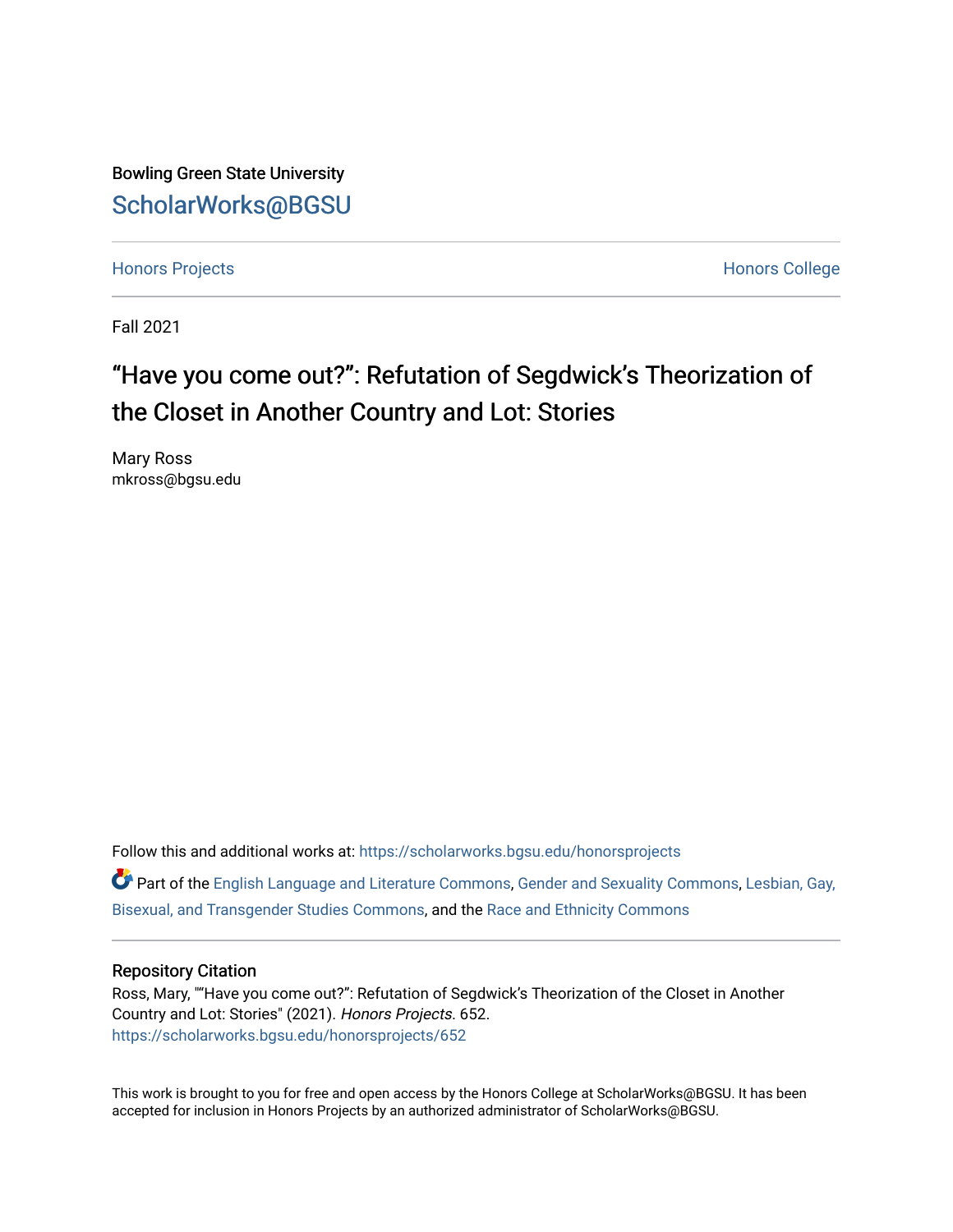# "Have you come out?": Refutation of Segdwick's Theorization of the Closet in *Another Country* and *Lot: Stories*

# Mary Ross

A thesis submitted to the Department of English at Bowling Green State University in partial fulfillment of the requirements for the degree of

Bachelor of Arts in English

15 December 2021

ENG 4800H Fall 2021 William Albertini, Instructor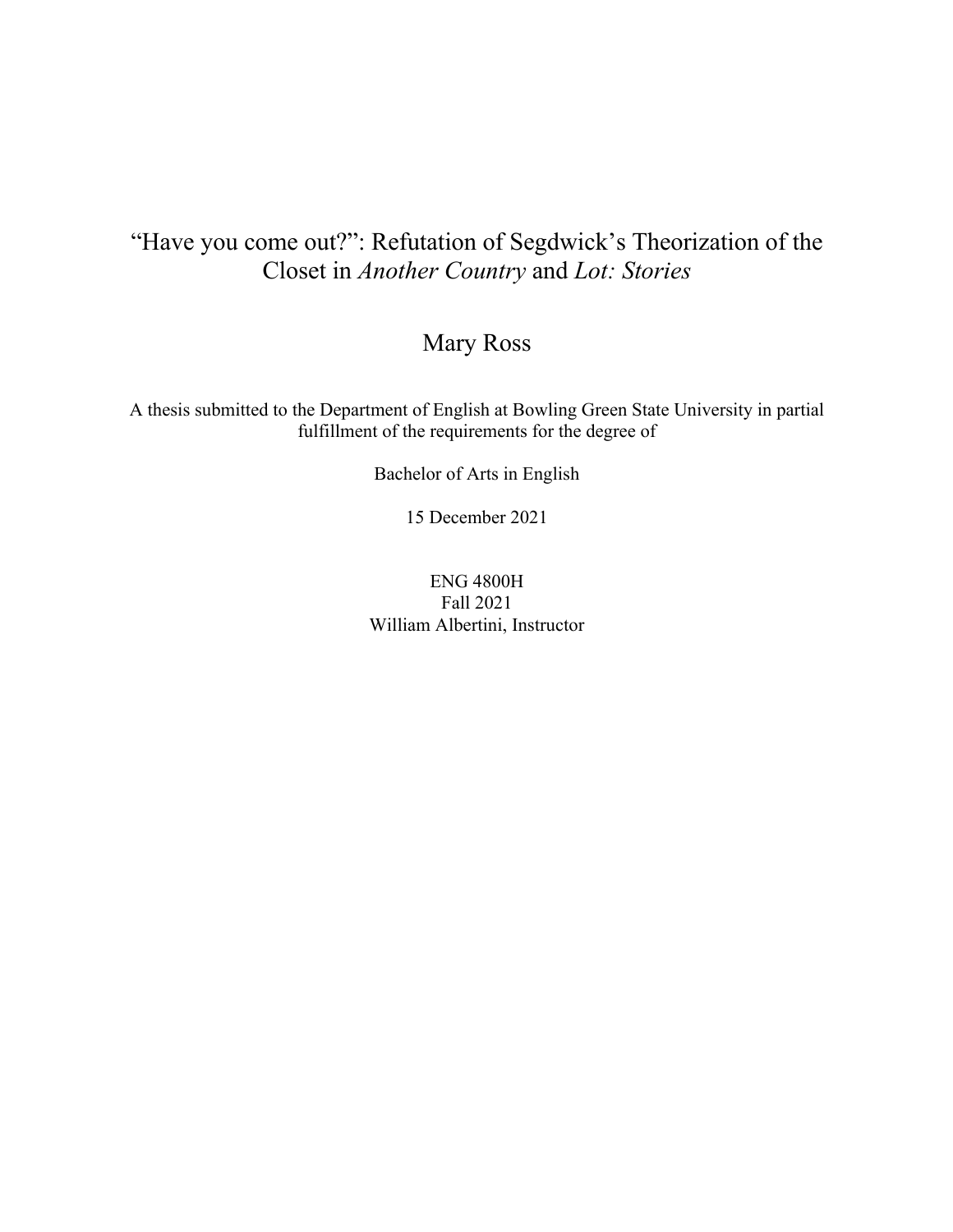# Table of Contents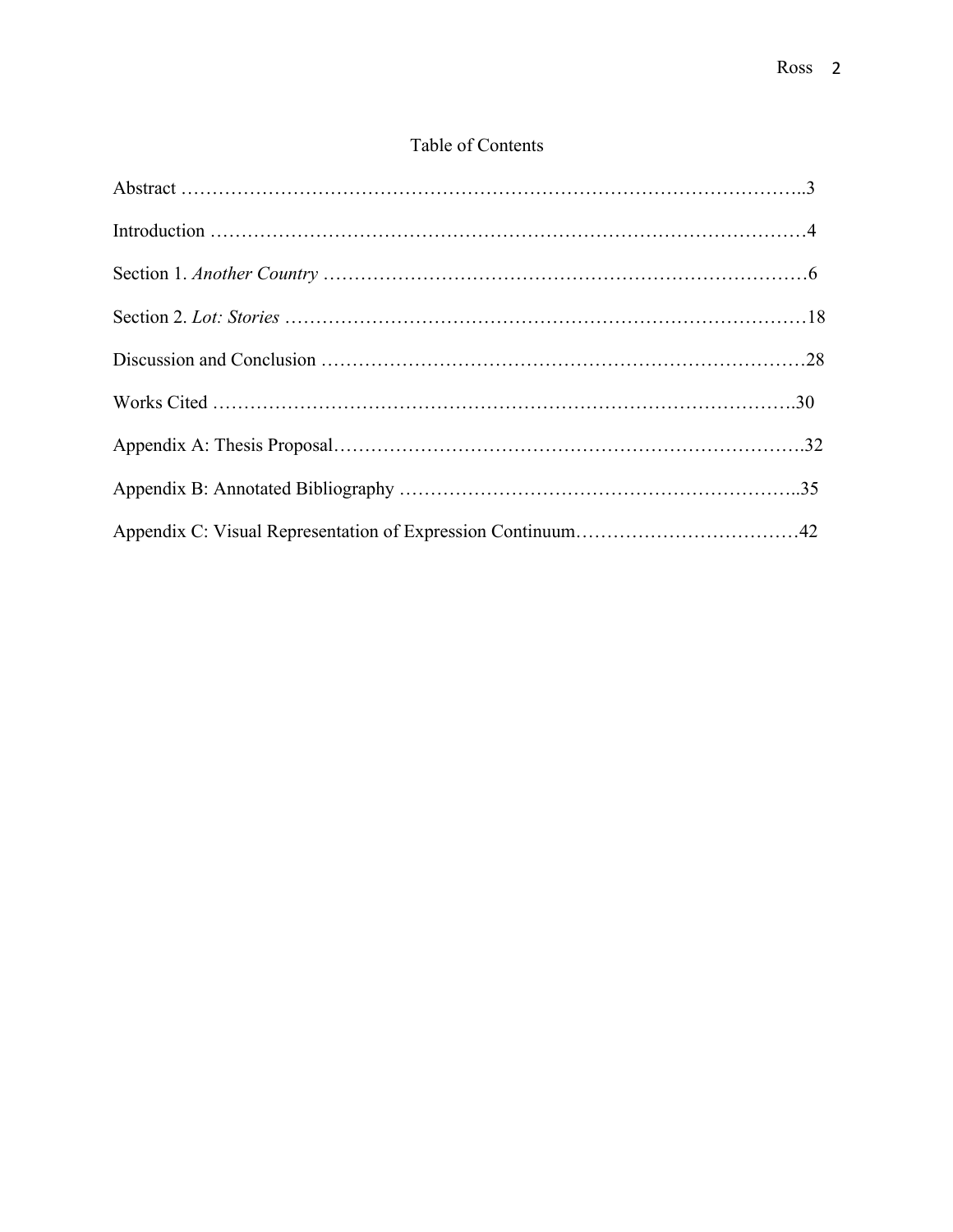#### Abstract

Eve Kosofsky Sedgwick outlined in her book entitled *Epistemology of the Closet* a paradigm of expressing queer sexuality when it is known and when it is not know. In response to Sedgwick closet paradigm, Marlon Ross wrote his essay entitled "Beyond the Closet as a Raceless Paradigm" in which he demonstrated that Sedgwick's paradigm is not applicable to marginalized class and racial groups. He also made a call to action to change the necessity of the closet paradigm when discussing queer sexuality. In this paper, I put James Baldwin's *Another Country* and Bryan Washington's *Lot: Stories* in conversation with Sedgwick and Ross to see if and how they reject Sedgwick closet paradigm and if and how they change the narrative that necessitates the closet. My analysis reveals that though *Another Country* rejects Sedgwick's theorization of the closet under the assumption that Rufus is queer, it does not change the common narrative of queer identities that necessitate a "coming out" or a closet. On the other hand, the story of Nicolas in *Lot: Stories* succeeds in not only rejecting Sedgwick's theorization of the closet paradigm but also in encouraging the movement Ross calls for to move beyond the closet as a necessary function of queer identity.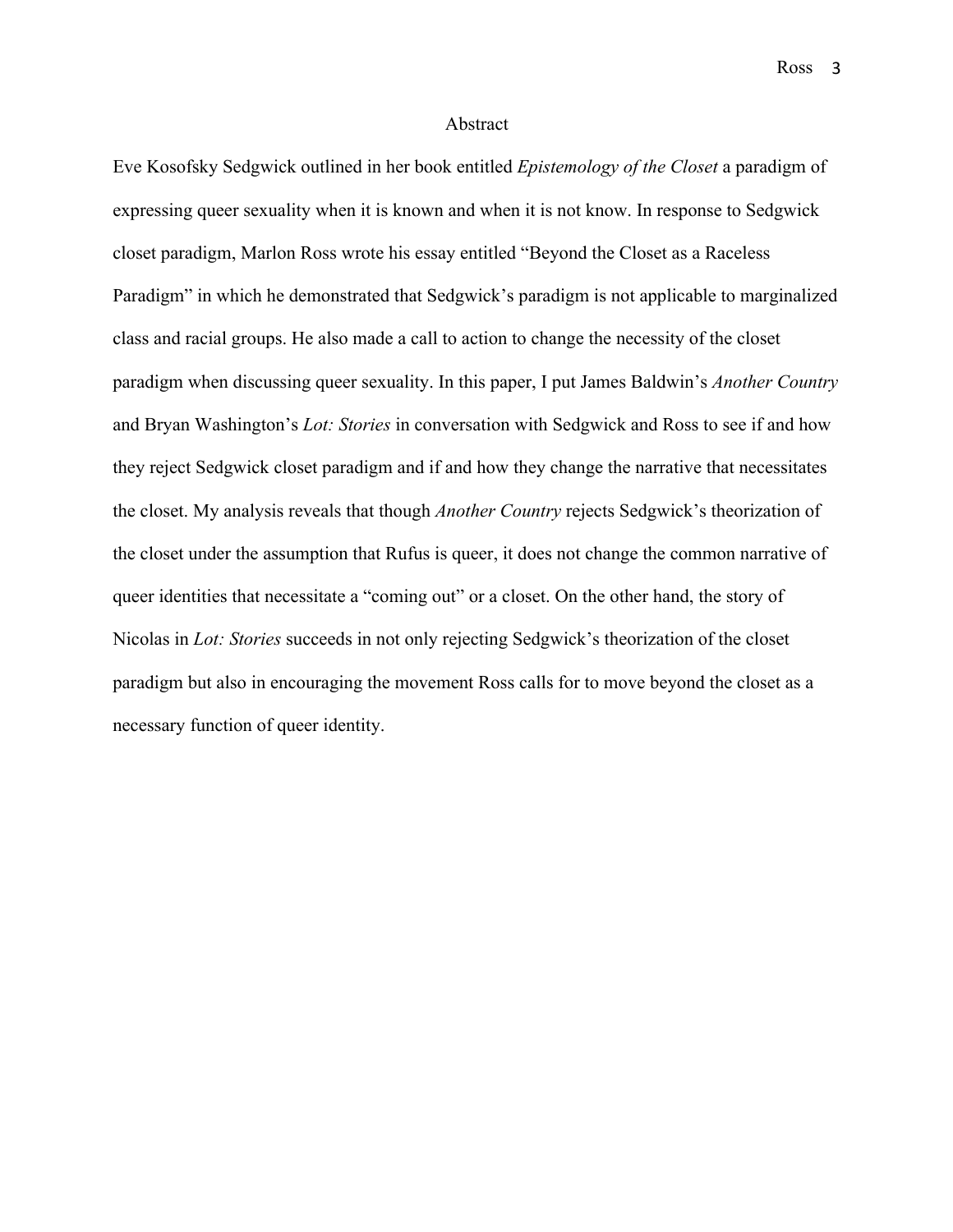# Introduction

"Queer" was and is still used as an umbrella term that designates identities, behaviors, and bodies as nonconforming to specific notions of the normal, according to Martin F. Manalansan IV. He further argues that the term queer is no longer tethered to a monolithic notion of the sexual as it is applied intersectionally to other realms such as race, class, and gender. In other words, "queer" resists the easy partitioning or demarcation of discrete categories" (Manalansan 197). Manalansan etymological description of queer lays the foundation for my exploration today of queer identities, the closet paradigm, and "coming out narratives" within James Baldwin's *Another Country* and Bryan Washington's *Lot: Stories.*

Sedgwick in her work, Epistemology of the Closet, depicts the closet as a way to regulate identity by separating the queer parts of a person's identity from others by means of a metaphorical door. According to Henderson's Queer Studies: Beyond Binaries, "the closet has been for many people a necessary place for survival, and, just as saying "one is always coming out" has a kind of fundamental truth, so it is that people sometimes find themselves "recloseting" themselves for purposes of safety or social strategy (Henderson 72-73).

Sedgwick's work was met with criticism by Marlon Ross in his "Beyond the Closet as a Raceless Paradigm". Ross considers how the concept of the closet and coming out are part of (white) queer theory as they do not consider the race theory and class analysis as interconnected with them, particularly for people of different races. Ross states, "(White) queer theory and history are beset by what I call "claustrophilia", a fixation on the closet function as the grounding principle for sexual experience, knowledge, and politics, and that this claustrophilic fixation effectively diminishes and disables the full engagement with potential insights from race theory and class analysis" (Ross 162). Ross later furthers his argument by showing how Sedgwick's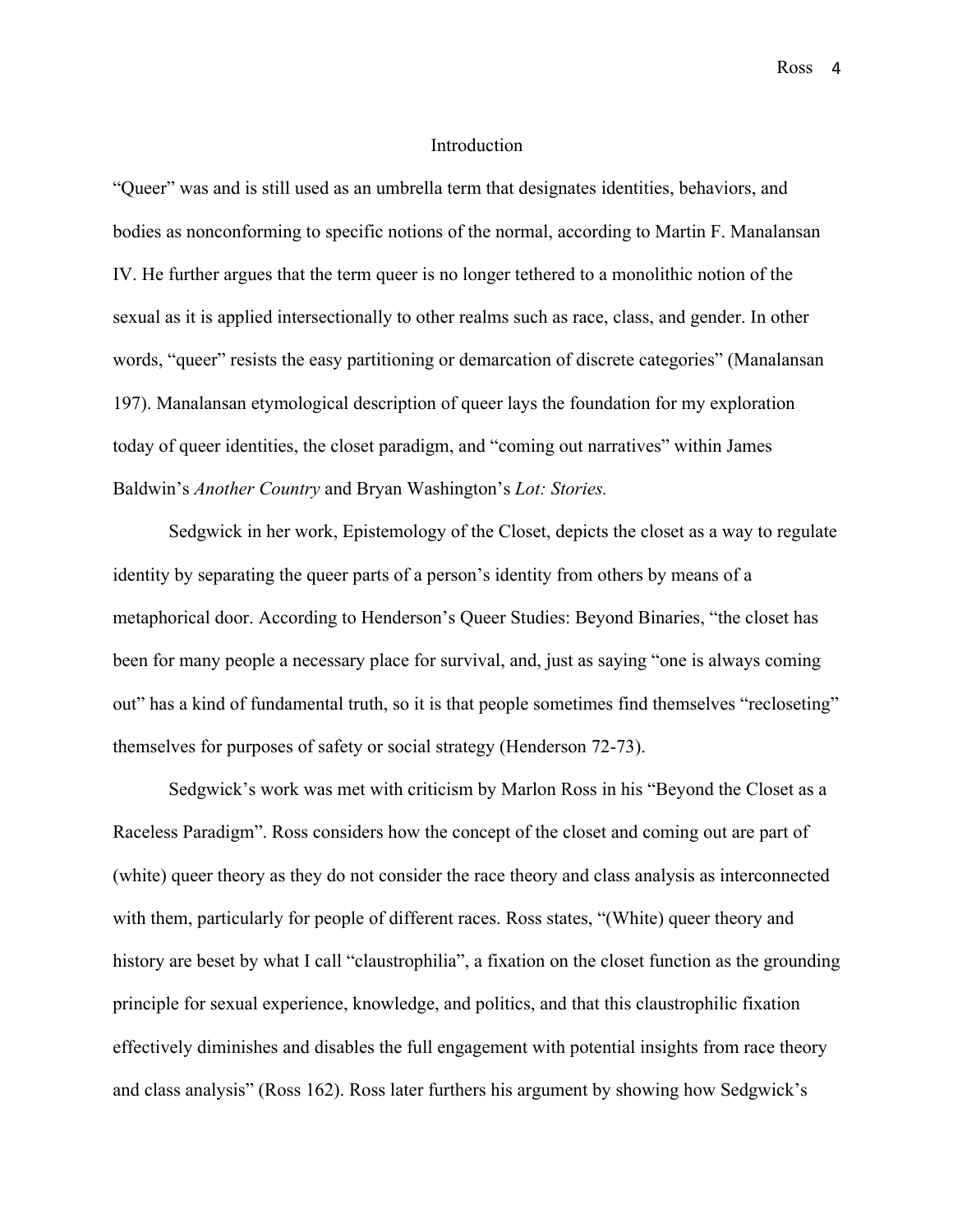closet theory is grounded in the works of European white men who lived in a culture where white people were dominant and where a closet was necessary. She neglects to discuss how this same culture and other cultures of different racial groups impact the idea of the closet and coming out.

"Implicitly, Sedgwick's closet theory depends on a notion of the uneven development of the races, such that a miniscule, easily identifiable clique of elite white men…ambiguously do or do not determine the processes of sexual identification for everyone touched by modernity, etc. The closet theory seems very productive in ferreting out a particular kind of ambivalent (homo)sexual desire hidden in high, dense literary texts who aesthetic practices are already shaped by the established European literary culture…Sedgwick's preference for the method of close readings, in other words, is intimately related to the closed set of male European texts that exemplify the closet binary as formative and closed-off modernity and modernism. The claustrophilia lurking in this method – that is, the fascination with the closet as the primary epistemological device defining sexual modernity – results in a sort of racial claustrophobia, the tendency to bind both intragender desire and modernity within a small but deep closet containing elite European men maneuvering to find a way out. Beyond the claustrophobic closet, these men's discourses – and the closet that functions in them – are shaped by cultures whose deeply embedded and thus invisible racial identifications play a large unanalyzed role in the conceptualization of desire and sexuality, knowledge and normativity" (Ross 171). Ross also dives in at the end of his essay into a call for action to the narrative that necessitates "coming out" or a closet paradigm for queer people.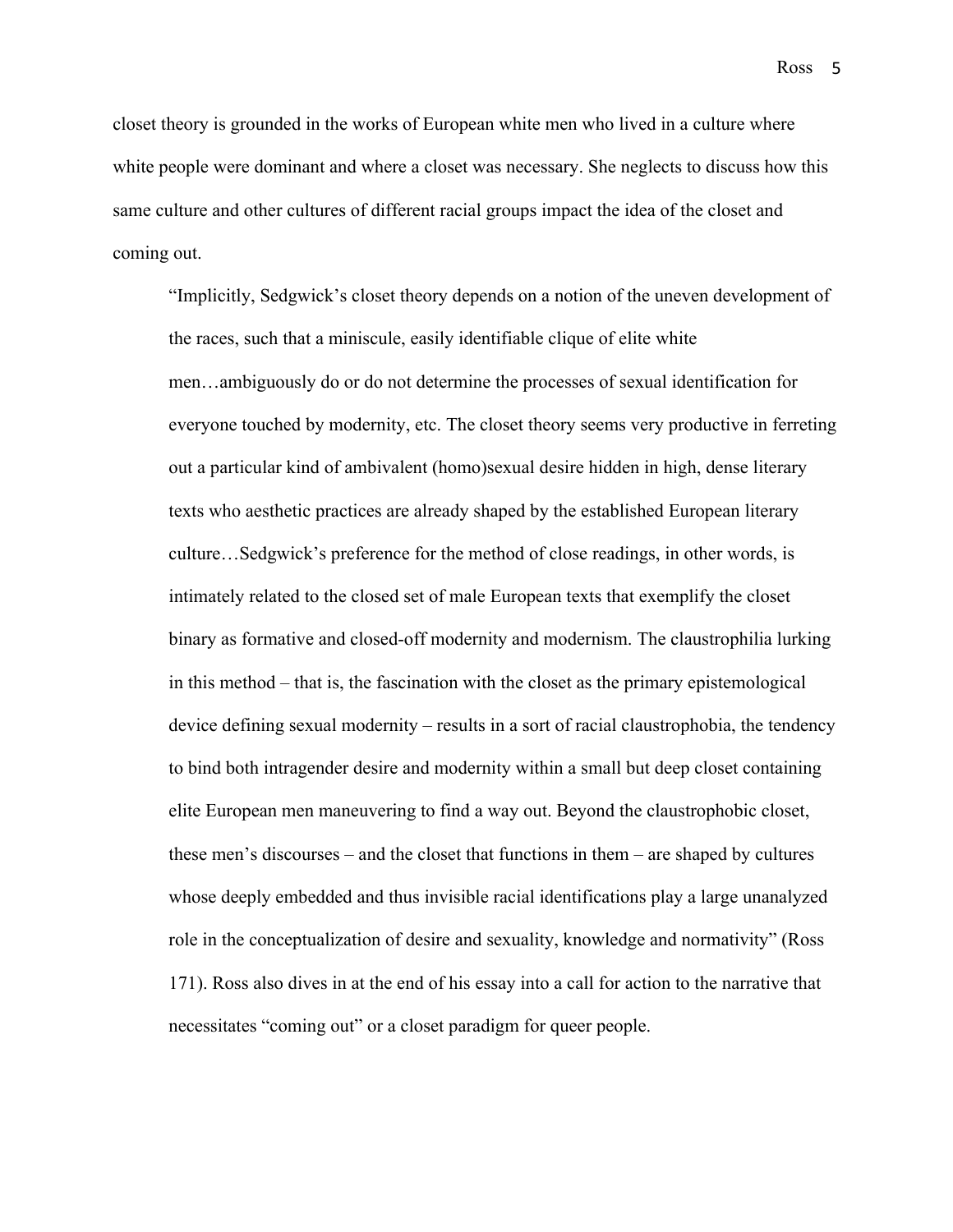Literary texts that have queer characters of color that are being looked at under queer theory still often take Sedgwick's white heteronormative closet paradigm and forces it on these literary texts and its characters, despite the characters in these texts rejecting this dominant paradigm. James Baldwin's *Another Country* and Bryan Washington's *Lot: Stories* are two books written in different time periods that exhibit how queer people of color do not fit into the closet paradigm and coming out narrative. Because they do not fit in to this closet paradigm, I found it necessary to push them further to ask if they are not just rejecting but creating a new narrative that does not necessitate the existence of a closet, like Marlon Ross calls for. While *Lot: Stories* successfully moves toward rewriting the narrative, *Another Country* falls shorts.

#### *Another Country* by James Baldwin

*Another Country* follows a series of characters all connected by one central character – Rufus. A majority of the text takes place between the two New York City neighborhoods Harlem and Greenwich Village, with a handful of scenes taking place in Paris, France.

*Another Country* is set during the late 1950's and was published in 1962, a period in time where there were three notable outside influences impacting how the novel is formulated – the Lavender Scare, the tail end of the Great Migration, the beginning of the Civil Rights Movement, and the rise of the Church of Islam.

The Lavender Scare came in tandem with the Red Scare following the end of World War II and the beginning of the Cold War with Russia. Essentially, the idea that homosexual people (especially those in the government) were spies for the Russia as they could be easily manipulated, and the Russian government was capitalizing on this. There were long lists of people working for the government believed to be Communists or homosexuals presented in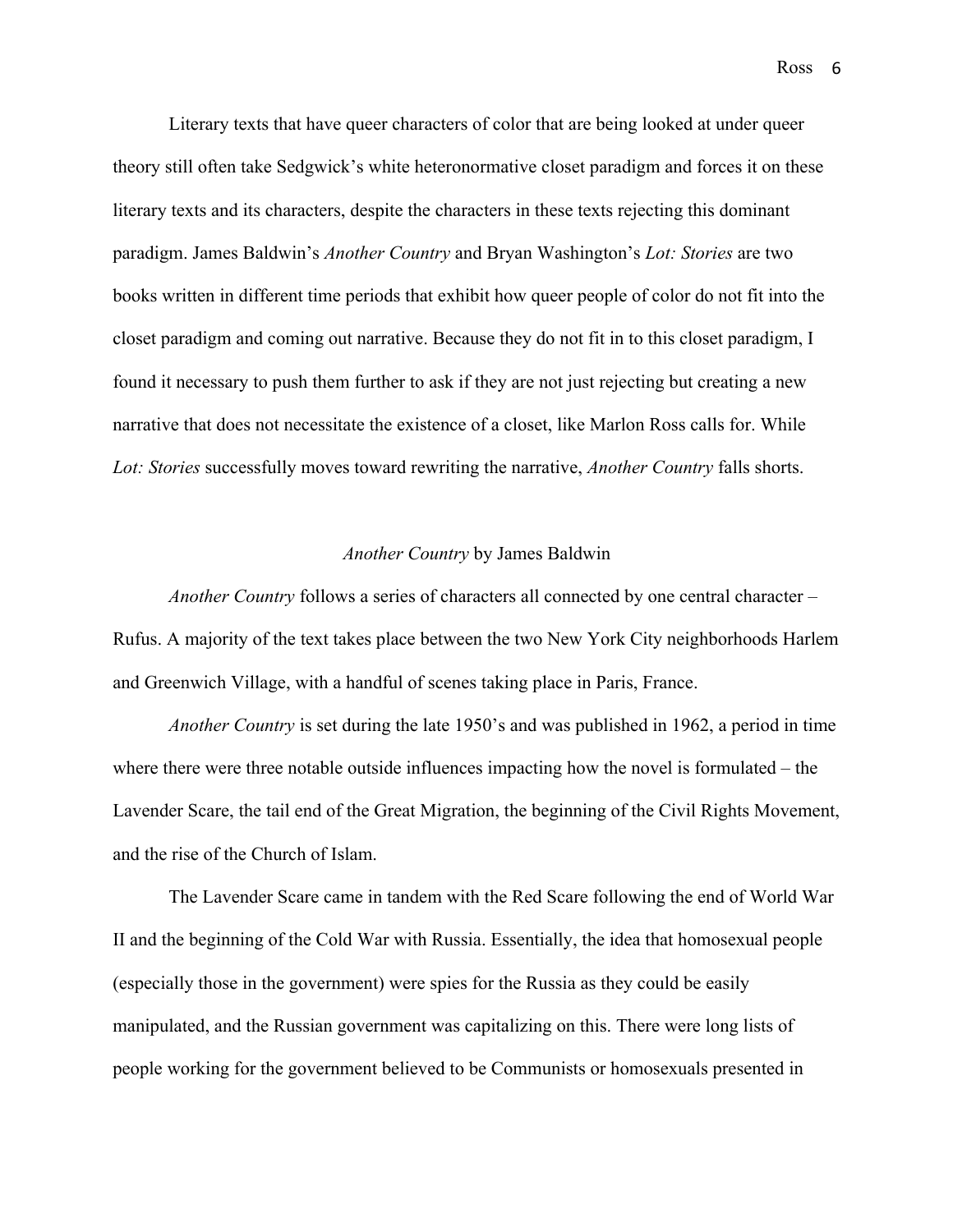federal proceedings, resulting in the termination of many of these people from their positions. The homophobic rhetoric that stemmed from the government spread to the people of the United States, resulting in a silencing of pro-LGBT movements for fear of safety, according to James Gleason in his article entitled "LGBT History: The Lavender Scare" (Gleason).

In addition to the Lavender Scare, the Great Migration was at its tail end during this time. The Great Migration was a mass movement of black people living in southern United States moving to large, industrial cities in the north, notably Chicago, Cleveland, Baltimore, Philadelphia, Detroit and New York City as a result of being perpetually oppressed by the southern caste systems that still existed after Emancipation and Reconstruction due to the continued existence of Jim Crow laws.

The Civil Rights Movement was also taking place during the time *Another Country* was being written and during the time the story takes place during. Prior to its publication, several huge events took place including Brown vs. Board of Education, the Civil Rights Act of 1957, and the Freedom Rider protests. Though none of these events are featured in *Another Country*, all affect the racialized environment the story took place in. There was immense tension building between white people and black people.

All these ideas and movements contributed their own cultural ideas onto New York City during the time the novel was written and takes place, a place important to Baldwin because he grew up there, causing him to know it's ins and outs better than every person casually walking through the neighborhood.

This environment that Baldwin describes in regard to his personal life in Harlem in both "Letter from a Region of my Mind" from *The Fire Next Time* and many of his essays from *Notes of a Native Son* heavily impacts his presentation of the characters and how they interact with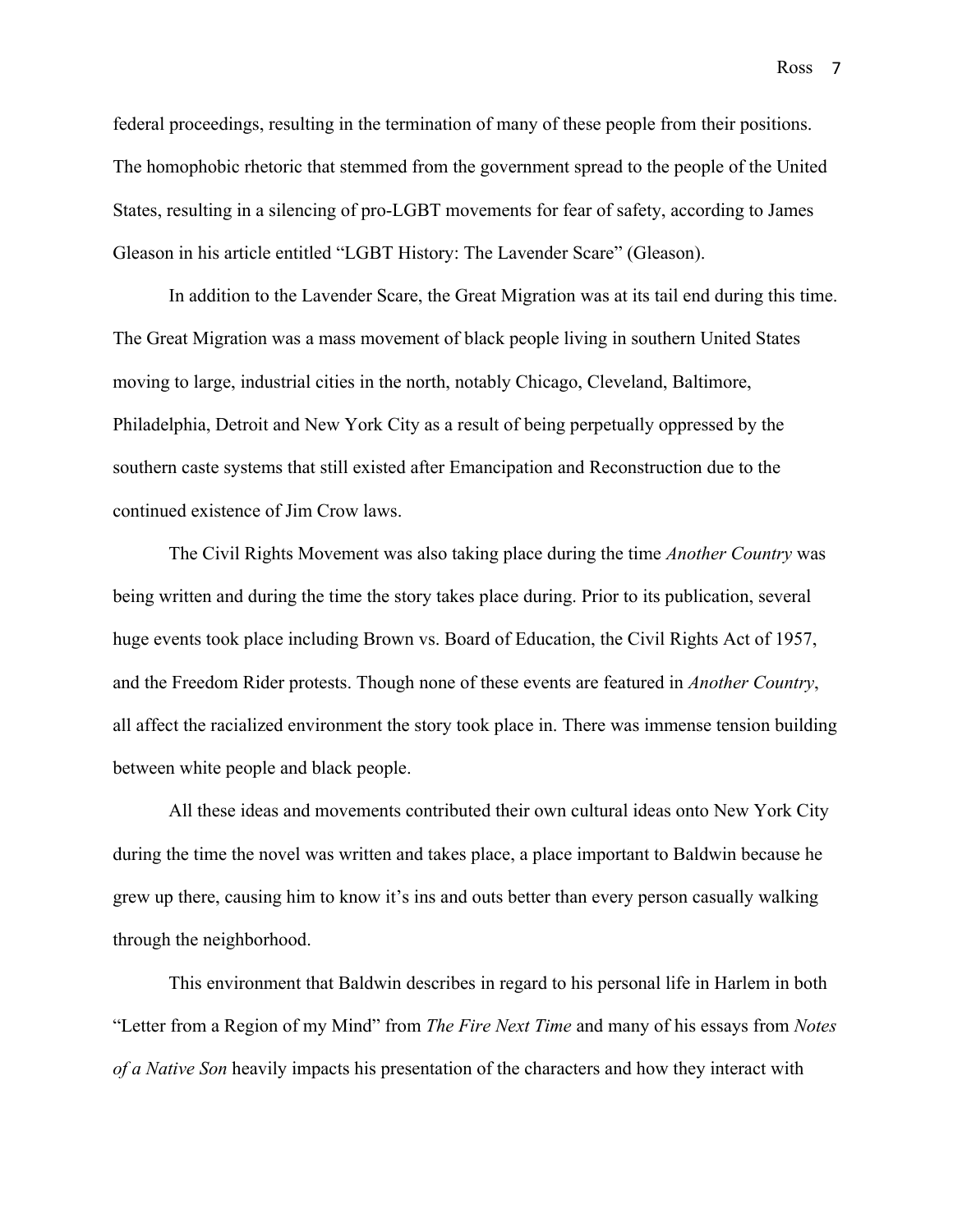ideas of race and sexuality, notably Rufus. Rufus is a black queer character who struggles with this intersection of his identity. He is consistently harmed by anti-black racist acts from unnamed characters in the novel, from systems that fail him, and from his friends who try to take a colorblind approach to their friendship, perpetuating racist ideologies within their friend group. The culmination of these acts of anti-black racism causes Rufus's fear of identity due to internalized expectations of heteronormativity, and the lack of support Rufus would find in his identity as a black queer working class man from his friends, family and societal systems, leading to Rufus's decision to commit suicide.

To proceed in this analysis of Rufus as a queer man and in conversation with his relationship to the closet paradigm, I would first like to establish how I have conceived Rufus to be a queer man despite Rufus never identifying as such anywhere in the novel. It is evident that Rufus had a romantic and sexual relationship with Eric, a relationship that Rufus thinks of often toward the end of his life. On the last night of his life, Rufus recalls his relationship with Eric, which is recounted by saying "He passed Cornelia Street. Eric had once lived there. He saw again the apartment, the lamplight in the corners, Eric under the light, books falling over everything, and the bed unmade. Eric——and he was on Sixth Avenue, traffic lights and the lights of taxis blazing around him" (Baldwin 84). Having a same-gender relationship with another man for what seems like a significant amount of time is the first indicator of Rufus's queerness.

Another indicator of Rufus as a queer man comes from descriptions of Rufus from him friends. A notable description of Rufus as queer comes from a conversation with Vivaldo. A conversation the two of them had wen like this:

Ross 8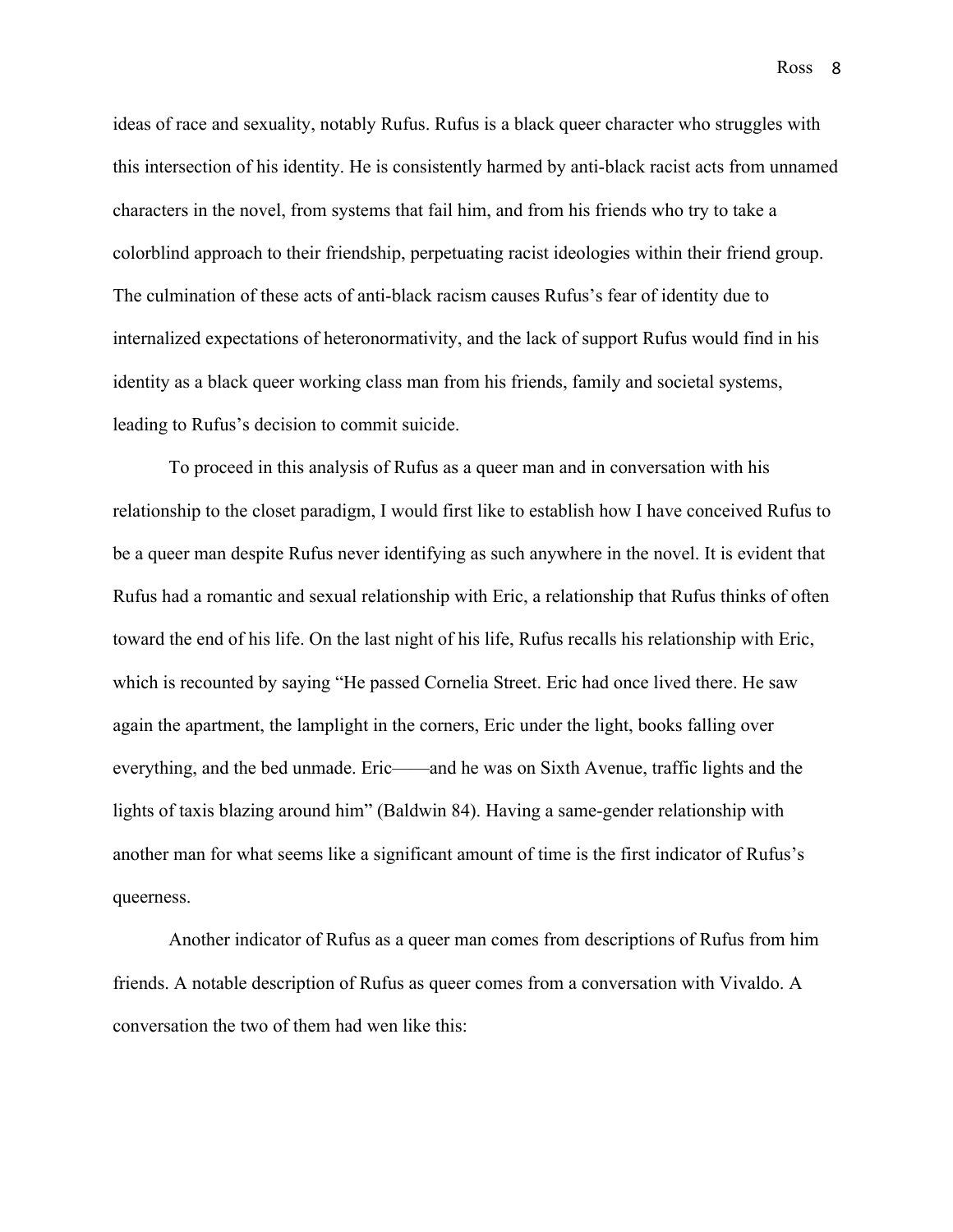"Have you ever wished you were queer?' Rufus asked, suddenly.

Vivaldo smiled, looking into his glass. 'I used to think maybe I was. Hell, I think I even wished I was.' He laughed. 'But I'm not. So I'm stuck.'

Rufus walked to Vivaldo's window. So you been all up and down that street, too,' he said.

'We've all been up the same streets. There aren't a hell of a lot of streets. Only we've been taught to lie so much about so many things, that we hardly ever know where we are" (Baldwin 51-52)

This quote reveals that Rufus considers being queer; but Vivaldo's last comment in this conversation reveal an environment of lying in response to going up and down the street of exploring queerness.

Lastly a description that Vivaldo, Rufus's best friend, gives of Rufus during the last night they spend together before Rufus dies, offers an intimate depiction of Rufus asking with his body language and eyes to be held by Vivaldo.

> "And, at the very end, when he was finally in bed, after he'd cried, and after he'd told me—so many terrible things—I looked at him, he was lying on his side, his eyes were half open, he was looking at me. I was taking off my pants, Leona was staying at my place and I was going to stay there, I was afraid to to leave him alone. Well, when he looked at me, just before he closed his eyes and turned on his side away from me, all curled up, I had the weirdest feeling that he wanted me to take him in my arms. And not for sex, though maybe sex would have happened. I had the feeling that he wanted someone to hold him, to hold him, and that, that night, it had to be a man" (Baldwin 342).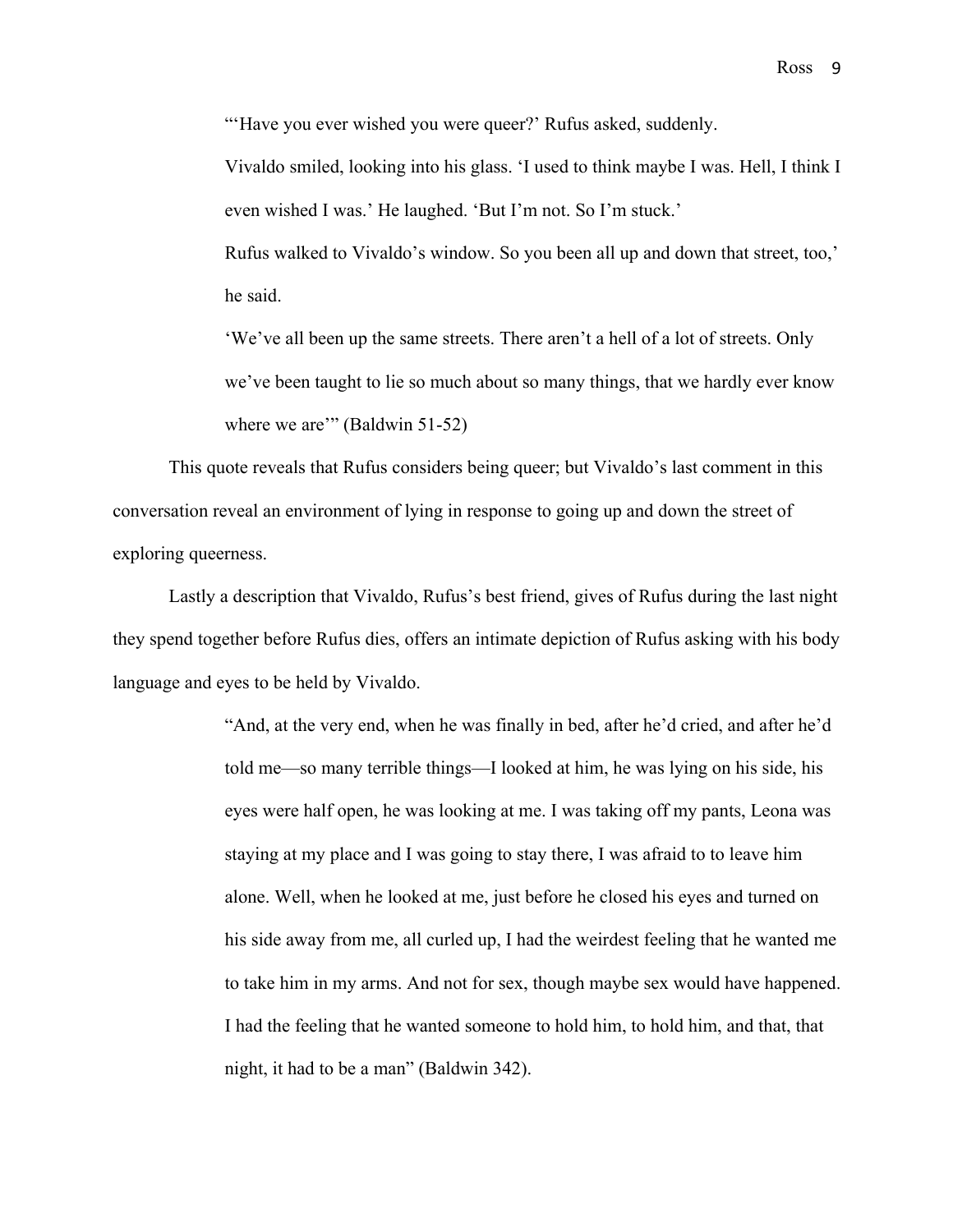Though this is not direct access to Rufus's interiority as to describe his own desire to be held and loved by Vivaldo, it is one of the closest connections to it. Vivaldo is one of Rufus's best friends and knows about his homosexual relationship with Eric. I'll return to this concept later.

The lack of interiority of Rufus leads to a lack of "coming out" story. Rufus exists in his queer sexuality, and it is present, but it is not acknowledged in a straightforward way. Though there is no way of knowing Baldwin's motives particularly for writing Rufus with this lack of interiority in discussing his sexuality, it is worth returning to the historical moment of *Another Country* to see what societal factors would have impacted Rufus's decision to display his queerness in a more public arena. Rufus would have been alienated by communities he was a part of had he publicly displayed his queerness.

The first reason that factors into Rufus's internalization of his queerness is found in his family and familial expectations. According to Queer Studies: Beyond Binaries, "…the most dominant social institutions that supported black people remained resolutely heteronormative, at least in their public presentation: the family and the church (most significantly at the time, various forms of Protestant Christianity, often evangelical)" (Henderson 156). Rufus's family is an appealingly traditional black nuclear family with a mom, dad, brother and sister that values their family ties, goes to church and are just trying to make it in the world. According to Ida, Rufus's sister,

"'[Rufus] loved our father, for example. He really loved him I didn't. He was just a loudmouthed, broken-down man, who liked to get drunk and hang out in barber shops—well, maybe he didn't like it but that was all he could find to do, except work like a dog, for nothing—and play the guitar on the week ends for his only son.' She paused, smiling.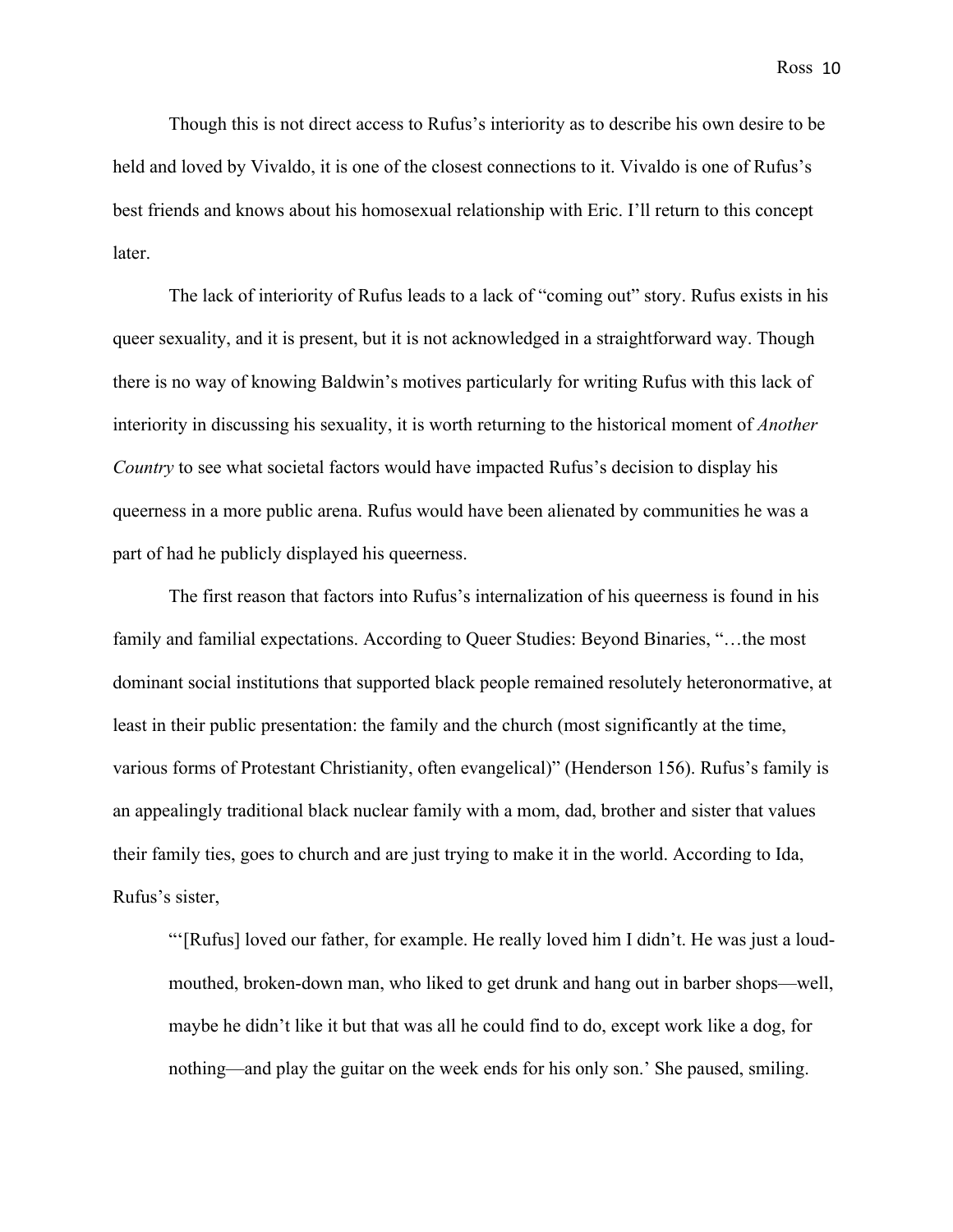'There was something very nice about those weekends, just the same. I can still see Daddy, his belly hanging out, strumming on that guitar and trying to teach Rufus some down-home song and Rufus grinning at him and making fun of him a little, really, but very nicely, and singing with him. I bet my father was never happier, all the days of his life, than when he was giving for Rufus. He's got no one to sing to now. He was so proud of him. He bought Rufus his first set of drums'" (Baldwin 415).

Coming from a heteronormative family where there was lots of love and pride as this passage displays encourages a keeping with the norms and expectations of the family. Moreover, considering the history of representation for black families, black families have historically been oppressed on the basis of having a strong family unit. What I mean by this is when the American enslavement system was still in place, families were often separated by white slave owners who did not want to encourage these bonds. After the Emancipation Proclamation, many formerly enslaved people immediately began to rebuild and reconnect their family units; however, not without violence back from white people, as documented in Koritha Mitchell's article "The Resilience of Black Love in Black History" published on Black Perspectives.

Rufus was also tied to the black church through his family, a religious structure that also has a historical nature of heteronormativity. As Baldwin depicts in his book, *The Fire Next Time*, the Nation of Islam emphasizes the necessity of black men to protect their women (*The Fire Next Time* 76), an idea that perpetuates the heteronormative nature of churches black people are apart of. Though, Rufus's family is not involved in the Nation of Islam – his father only turning to listen to its preachers after Rufus's death – the same is true for the black churches established in Harlem that his family attended. Rufus's family's connection to the church becomes most evident when his family goes to retrieve his body. Ida recalls this moment saying,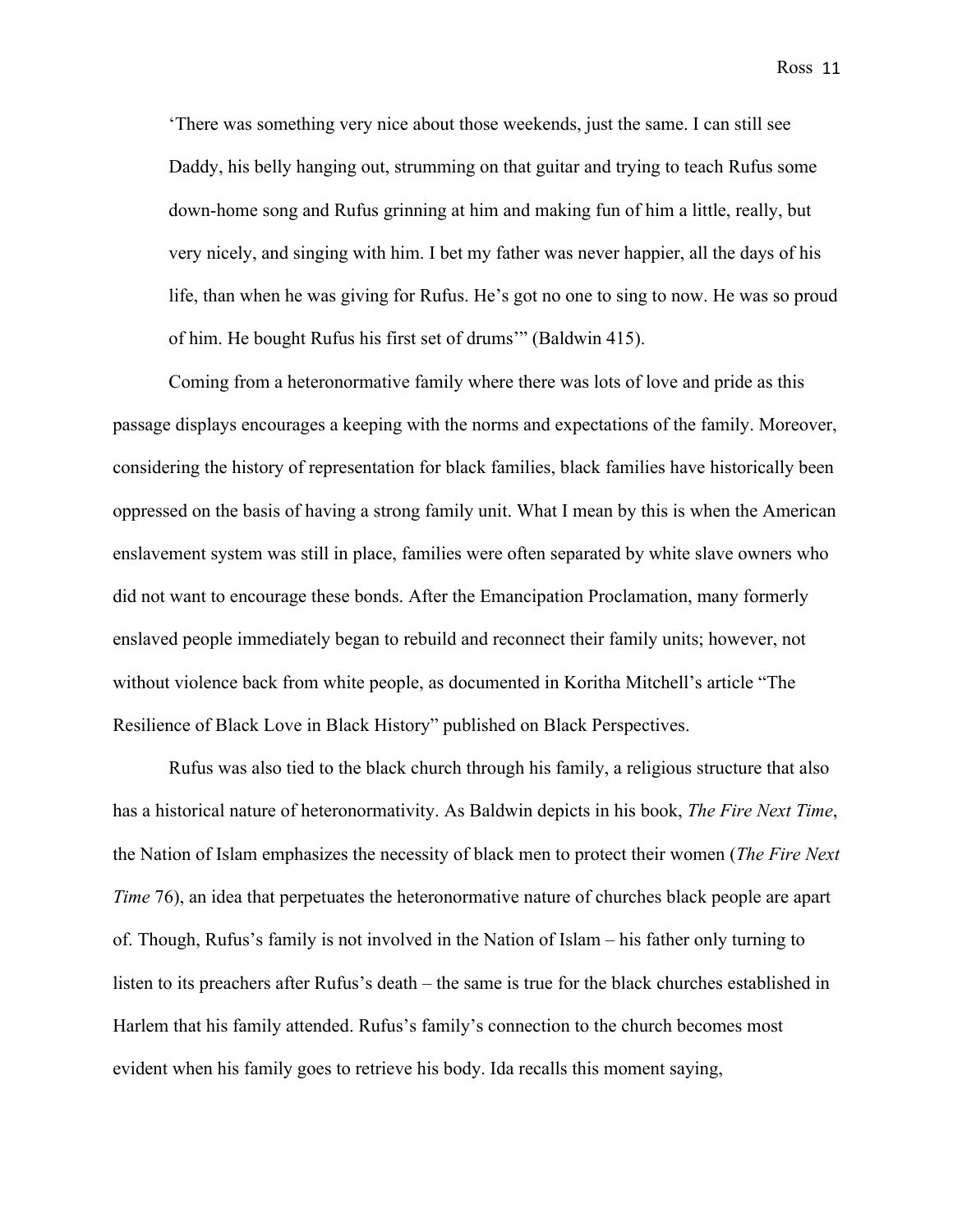"When we saw Rufus's body, I can't tell you. My father stared at it, he stared at it, and stared at it. It didn't look like Rufus, it was—terrible—from the water, and he must have struck something going down, or in the water, because he was so broken and lumpy—and ugly. My brother. And my father stared at it—at it—and he said, They don't leave a man much do they? His own father was beaten to death with a hammer by a railroad guard. And they brought his father home like that. My mother got frightened, she wanted my father to pray. And he said, he shouted it at the top of his lungs, Pray? Who, pray? I bet you, if I ever get anywhere near that white devil you call God, I'll tear my son and my father out of his white hide! Don't you never say the word Pray to me again, woman, not if you want to live. Then he started to cry. I'll never forget it. Maybe I hadn't loved him before, but I loved him then. That was the last time he ever shouted, he hasn't raised his voice since. He just sits there, ,he doesn't even drink any more. Sometimes he goes out and listens to those fellows who make speeches on 125th Street and Seventh Avenue. He says he just wants to live long enough——long enough—— $"$  (Baldwin 416-417).

Though Rufus's father gets angry at the church and at the "white god" for allowing this to happen to his son, this passage elucidates a now broken connection that his family had to the historically heteronormative church that would have rejected Rufus had he embraced his queer identity. This passage also elucidates the idea that there is only a white church that black people have adopted, but that still hurts black people. It shows that societal systems most valued by people still exude systemic racial oppression, particularly toward black people.

Though Rufus does not interact much with other black people in the novel, he still largely identifies with the black people in Harlem and just generally in his racial group, as exhibited in his constant cognizance of the space he is claiming in the novel as a black man in white spaces.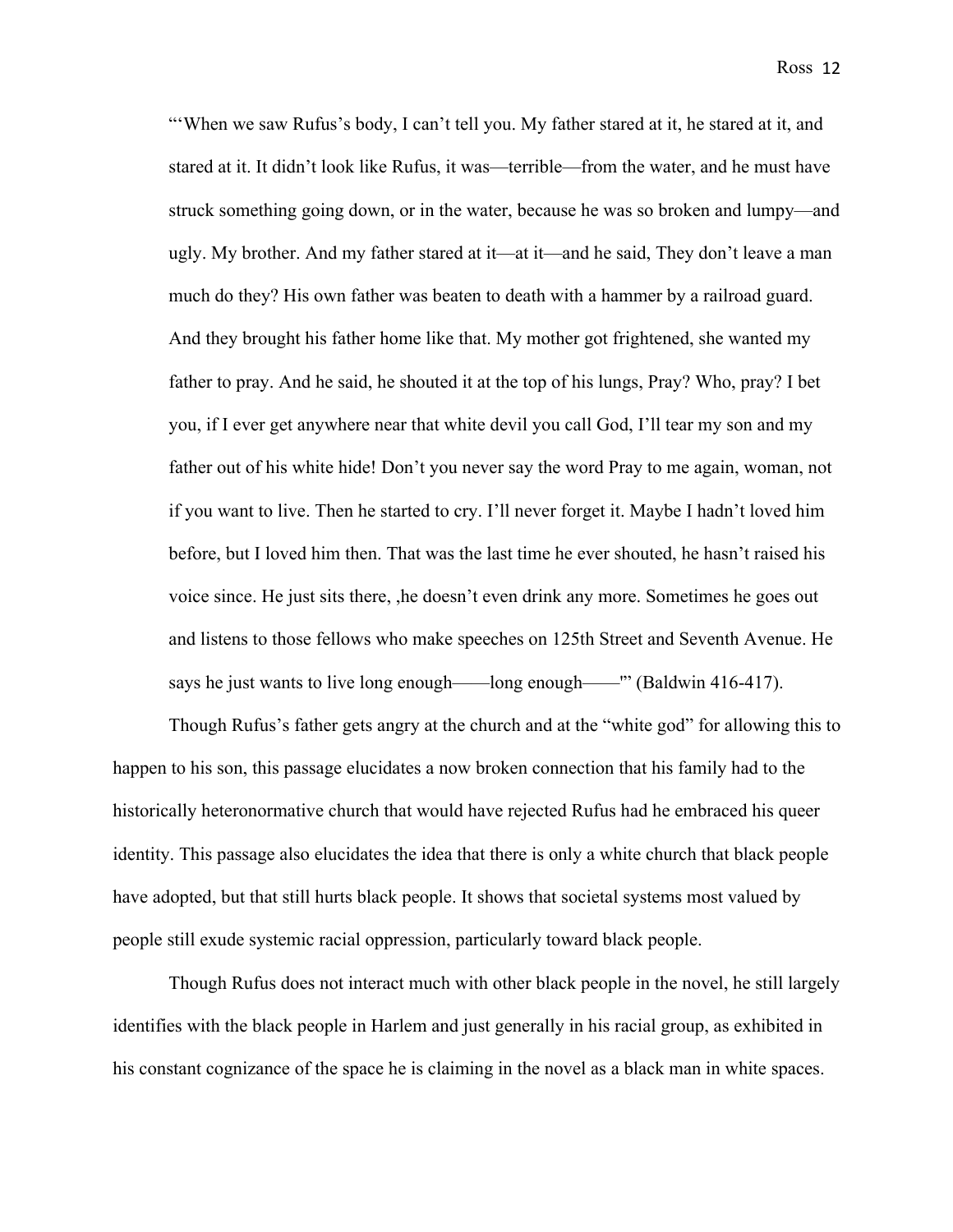This connects largely to Mignon Moore's work about black queer individuals in black communities. According to sociologist Moore, who did research about black queer individuals in Los Angeles, she found that "Black lesbians and gay men in Los Angeles born before 1954 tend to conceptualize Black group membership as an identity status that must remain primary for the continued advancement of the race" (Moore 6). Rufus, though not from Los Angeles, would fall into this group of people who was born before 1954. Though there is a lack of interaction between other black people and Rufus in the novel, his constant thoughts about being black in New York City show his connections to that identity group over his queer identity.

Lastly, Rufus's friend group moreover perpetuates an environment of anti-queerness with Rufus after accepting him only as their tokenized black friend. Though friends with Eric, a white queer man from a wealthy Southern family, and accepting of Eric's queer sexuality, Rufus's friend circle that included Eric, Vivaldo, Cass and Richard was made uneasy by Eric and Rufus having a relationship. Being comfortable with Eric's sexuality before he was with Rufus would indicate that friend group is uncomfortable with Rufus's sexuality when combined with other aspects of his identity. This is revealed in Eric's contemplation of who sent him the letter telling him Rufus had died. Eric thinks,

"It could scarcely have been Vivaldo, who was made too uneasy by what he knew of Eric's relation to Rufus—knew without being willing to admit that he knew; and it would certainly not have been Richard" (Baldwin 191-192).

Being a part of a circle of friends who did not support Rufus as a queer man and who did not understand him as a person in large part to their white innocence expressing queer sexuality would keep Rufus an outcast from their friend group.

Ross 13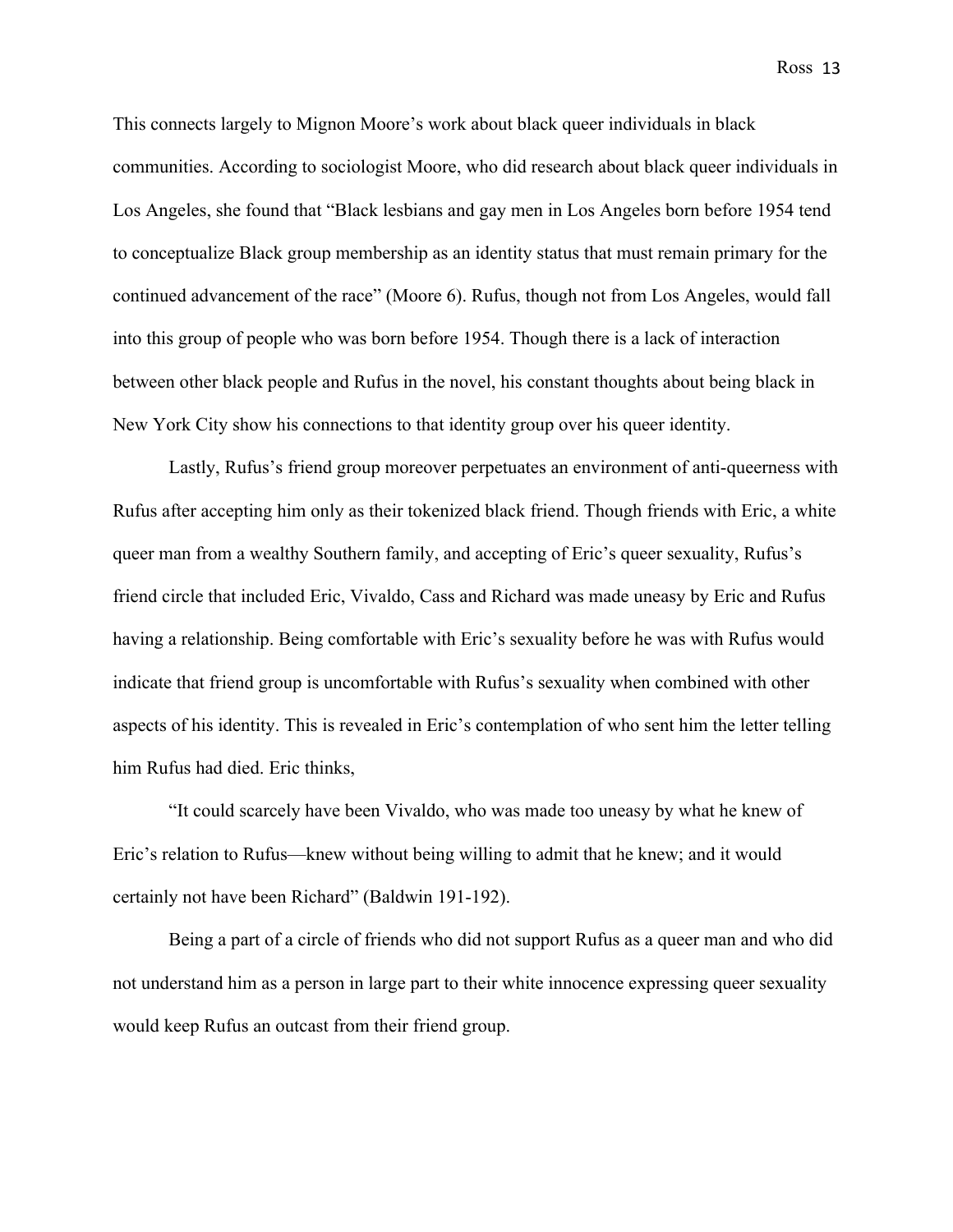Yet that didn't stop Vivaldo from recognizing queer tendencies within his friend. Vivaldo recounts the last time he was with Rufus, having decided to stay with Rufus after a violent domestic dispute with Leona. Vivaldo recalls of this night,

"The last time I saw Rufus, before he disappeared, …I looked at him, he was lying on his side… Well, when he looked at me, just before he closed his eyes and turned on his side away from me, all curled up, I had the weirdest feeling that he wanted me to take him in my arms. And not for sex, though maybe sex would have happened. I had the feeling that he wanted someone to hold him, to hold him, and that, that night, it had to be a man... I lay on my back and I didn't touch him and I didn't sleep… I still wonder, what would have happened if I'd taken him in my arms, if I'd held him, if I hadn't been – afraid. I was afraid that he wouldn't understand that it was – only love. Only love. But, oh, Lord, when he died, I thought that maybe I could have saved him if I'd just reach out the quarter of an inch between us on that bed, and held him" (Baldwin 342-343).

Though the point can be made that Vivaldo is projecting onto Rufus, I argue that instead Vivaldo is both contemplating his own sexuality while knowing of Rufus's queer sexuality that could lead to a sexual encounter. Rufus does not make any move because he knows Vivaldo did not approve of his relationship with Eric and therefore would not engage in any sort of queer relationship with him.

All this is to say that there were several societal factors that contributed to Rufus's inability to express a queer sexuality explicitly outside of a very private relationship with Eric and a private encounter with a random man from the street.

There is one other queer black man in *Another Country* worth comparing Rufus's experience to—LeRoy, Eric's first lover. Though Eric had expressed affection and experienced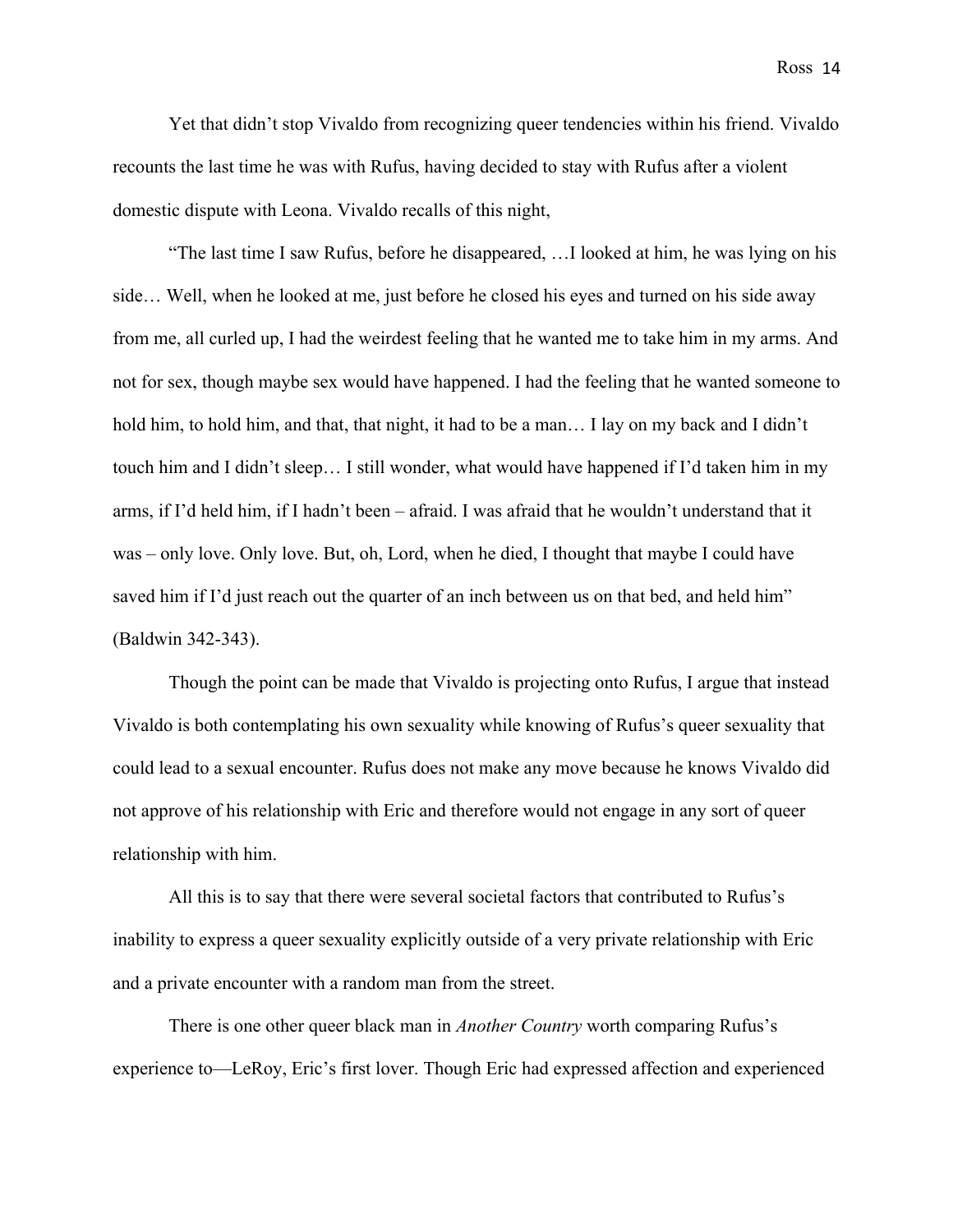same-gender attraction from black men he knew growing up in the South, LeRoy was the first black man he was intimate with.

We meet LeRoy in a flashback that Eric gives about his youth. Eric is walking to visit LeRoy who is working, describing how they had been friends since youth but had undeniable romantic and sexual feelings for each other. He describes how their relationship "was suspect, it was indecent" (Baldwin 202) to people in the community, putting both of them in more dangerous positions. However, Eric in a state of innocence did not want to acknowledge the danger their relationship brought.

"Eric did not know, or perhaps he did not want to know, that he made LeRoy's life more difficult and increased the danger in which LeRoy walked—for LeRoy was considered 'bad,' as lacking, that is, in respect for white people. Eric did not know, though of course LeRoy did, what was already being suggested about him all over town. Eric had not guessed, though LeRoy knew only all too well, that the Negroes did not like him, either. They suspected the motives of his friendliness" (Baldwin 202).

In this passage, it is revealed that LeRoy is considered an outside to the white people in his community and the black people in his community as they were suspicious of the apparent queer relationship he had with Eric. Same gender relationships and interracial relationships were criticized in this time period due to the Lavender Scare occurring and due to interracial marriages not being legal until 1967. LeRoy also knew that he was in danger showing affection for Eric because though Eric was from a powerful white family, LeRoy was not. The Ku Klux Klan was still lynching black people at this time, something LeRoy was no doubt aware of, though not mentioned directly in the text. As a result, LeRoy was wary of their relationship, as demonstrated later on in their conversation.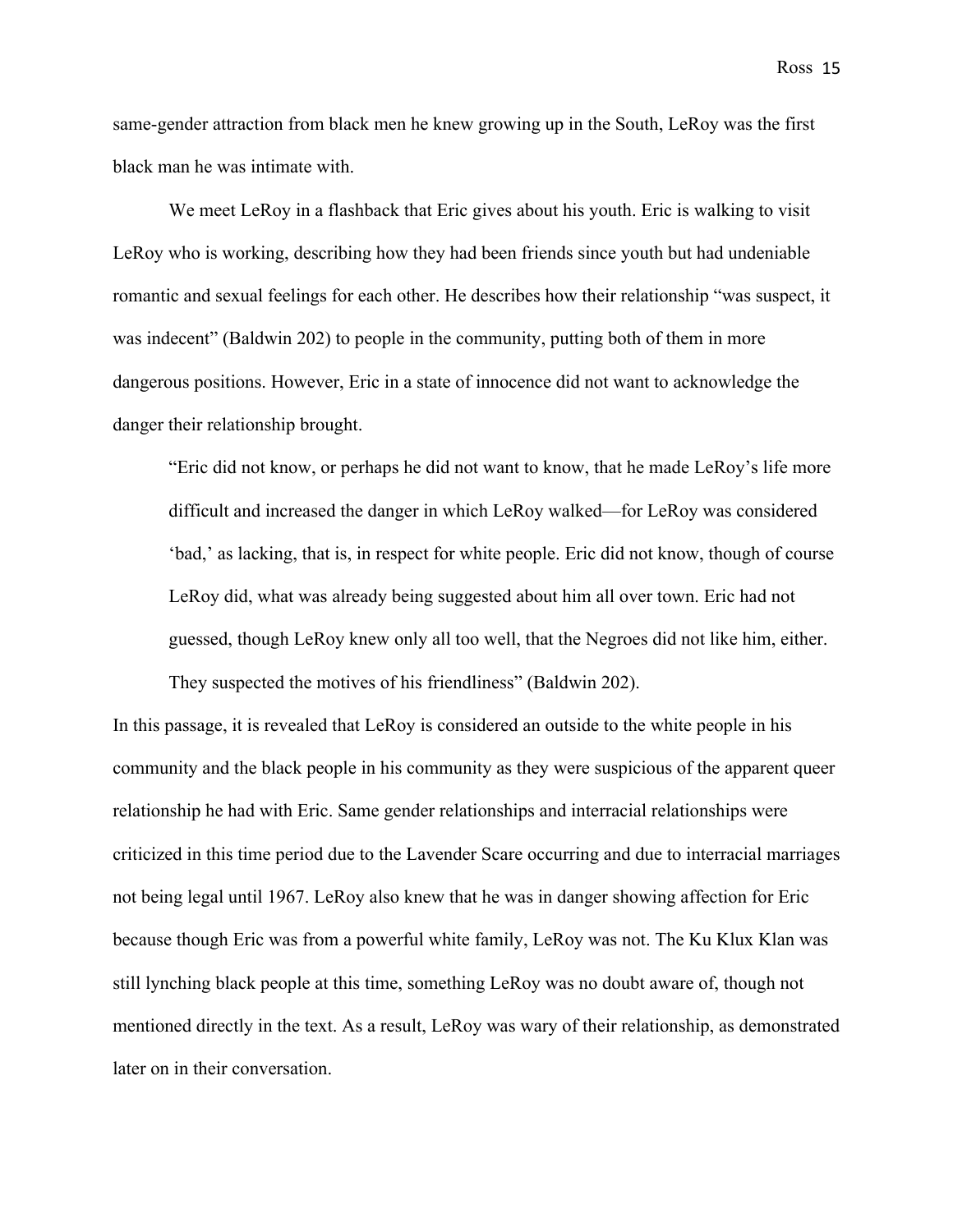"LeRoy looked briefly over at Eric and smiled. 'You a nice boy, Eric, but you don't know the score. Your Daddy owns half the folks in this town, ain't but so much they do to you. But what they can do to me—!' And he spread his hands wide… 'You better get out of this town. Declare, they going to lynch you before they get around to me'" (Baldwin 205-206).

LeRoy evidently knew the danger Rufus and him were in if they were to outwardly perform their sexuality and relationship. To add to this danger, LeRoy was working to help support his family. Any injury that left him unable to work or his death by lynching would mean that LeRoy's family could not support themselves and the many kids. Though not discussed specifically with the danger of violence, LeRoy tells Eric he cannot go with him to a city and escape the South. "'I can't be thinking about leaving. I got my Ma and all them kids to worry about…Ain't everybody's old man runs a bank, you know'" (Baldwin 203).

Though we understand more about the specific danger LeRoy was in compared to Rufus as a queer black man, their stories are similar. Queerness was not accepted by the communities they were a part of – for Rufus, his friends and family; for LeRoy, the community he lived in– particularly when that queerness crossed the color line too; and they already experienced danger for being black in these communities – Rufus with existing in white spaces with his friends where he was a perceived as a threat, such as when Jane, Vivaldo and Rufus were in the bar; LeRoy with being in the South when the Ku Klux Klan still lynched black people consistently. Neither LeRoy or Rufus could fully express their queer identities without the threat of danger, further exclusion, and further discrimination and oppression.

The comparison of Rufus and LeRoy reveals that existing in severely heteronormative spaces where black people are systemically oppressed and are threatened with violence on the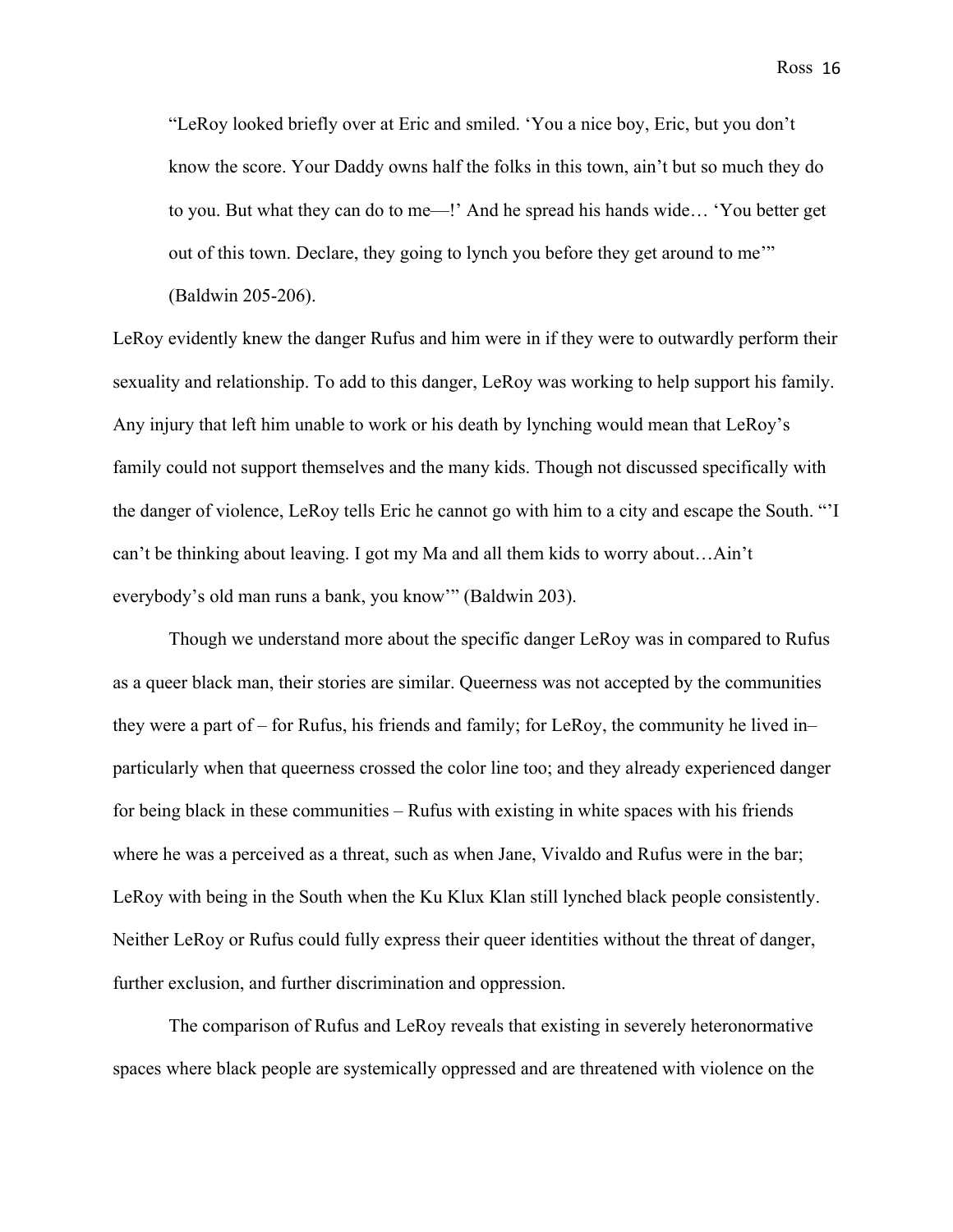basis of their race and their queer sexuality does not make a safe environment that would be necessary for Sedgwick's closet paradigm to be played out among black people in *Another Country.*

Marlon Ross as mentioned in the introduction that beyond Sedgwick's closet paradigm failing to account for marginalized racial and class identities, he advocated for a changing of the narrative in queer studies so a closet paradigm would not be necessary. While *Another Country* was written before Ross advocated for this, it is one of the reasons that such an argument for the advancement of queer studies is necessary. I have argued in this essay that Rufus is queer; however, several Baldwin theorists, such as Matt Brim, would say that Rufus is straight, as demonstrated in his chapter "What Straight Men Need: Gay Love in *Another Country*" from *James Baldwin and the Queer Imagination.*

Baldwin rejects any idea of categorization for himself and for the characters in this story. Brim wrote in a separate essay that "For Baldwin, the writer's dilemma emerged from the necessity of inventing the terms of his own existence in the face of a world that ferociously demanded that he bow to its definition of him. For example, Baldwin was born into a time and place where he was frequently called [n-word] or, in its flatly derogatory sense, "queer". Baldwin perceived, even in his youth, that he was neither and that he must be at war with these terms if they were not to consume him" (Brim 87-88).

"Baldwin's vision for and of humanity in its complexity, [locates] him not as exclusively gay, black, expatriate, activist, or the like, but rather as an intricately negotiated amalgam of those things – an amalgam that had to be constantly tailored to fit the circumstances in which he was compelled to articulate himself" (McBride 75).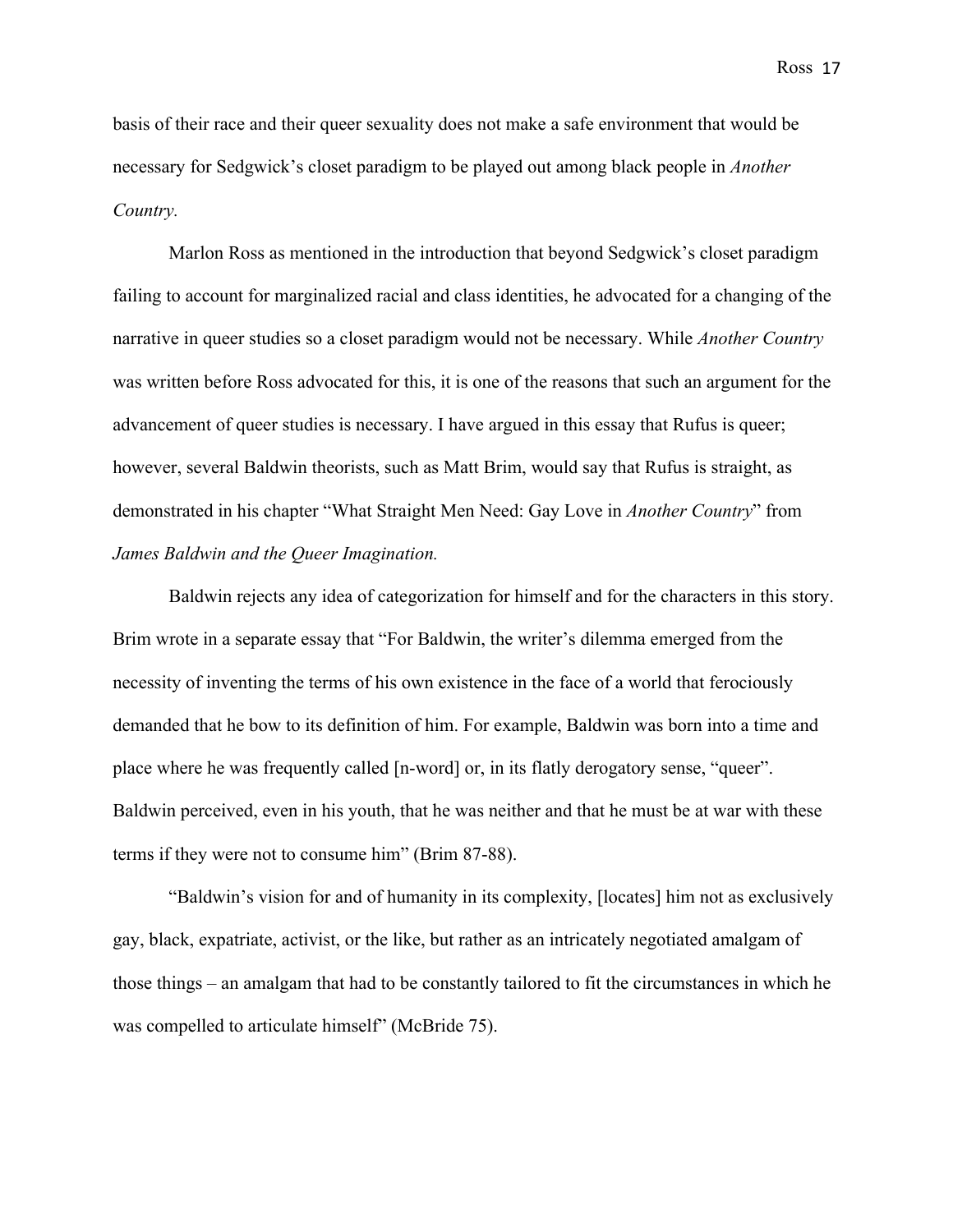Though this rejection of labeling is admirable and *Another Country* does not fall directly within the closet paradigm, it is still implicated by both. By rejecting labeling, Baldwin had left readers up to their own devices on how to understand the Rufus and the other characters in the story. We have not reached a place in society where there has been a dismissal of labeling, thereby readers feel the need to label Rufus as queer or straight to engage with the text, just as Brim and I did. Therefore, though *Another Country* does not fall into the closet paradigm directly, it is still implicated by it when interpreted by readers, making it so the text does not move beyond the necessity if the closet, like Marlon Ross called for.

### Bryan Washington's *Lot: Stories*

Washington's *Lot: Stories* takes place in Houston, Texas during the 2010s. Each chapter changes the narrator; however, there is a recurring narrator almost every other short story with the name Nicholas (Nic) who lives in an apartment above his family's restaurant with his two parents, brother Javi, and sister Jan.

We learn in the first chapter that we meet Nic that he is gay when he has his first sexual interaction with his neighbor. "The first time we tugged each other his father was sleeping beside us. They'd cemented the 610 exit and he'd found himself out of work. It was silent except for the flies above us, and Ma on the porch with his mother, promising that they'd figure it out" (Washington 3). Though this is an explicit description of Nic engaging in sex with another man, like Rufus in *Another Country*, Nicholas engages in sexual relations with men without putting labels on his sexuality explicitly. He never "comes out" and says "I am gay". His lack of labels stems from different expectations of the performance of sexuality in Houston within his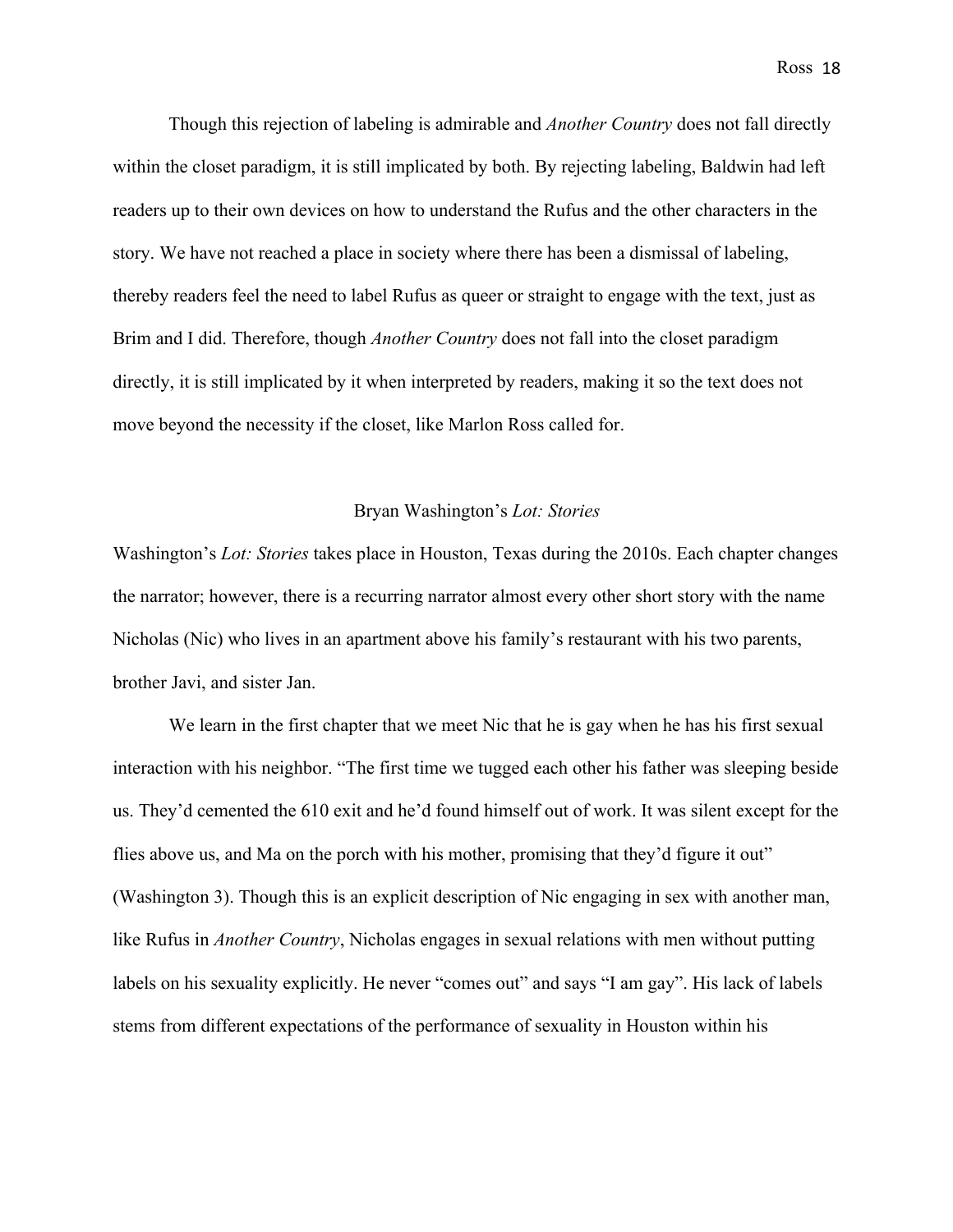socioeconomic, racial, and sexual communities. Nicolas highly values his ties and acceptance into the different communities he is a part of, thereby creating this circumstantial performance.

To preface what I will lay out over the next bit of text in regard to the circumstantial performance, I want to define a term that I will refer to as the expression continuum. Throughout *Lot*, there are many acknowledgements of Nicholas's sexual attraction to men. He has conversations with his family members that both allude to and directly touch on this. Yet, there are also many moments where other characters, particularly his brother Javi, choose not to acknowledge or even go so far as to deny or encourage repression of his sexual orientation. The expression continuum refers to this back and forth that Nicholas experiences of his sexual orientation being noticed and applicable then back to being ignored or repressed due to other circumstances occurring around him. In more simpler terms, people know he is gay so he does not necessarily have to tell anyone, but they are sporadic in when they acknowledge and accept his sexual orientation.

Due to the nature of this expression continuum, it is evident that Nic does not fall into Sedgwick's closet paradigm. Over the next part of my paper, I will be discussing the different communities Nic is a part of that reinforce this expression continuum, including family, "home", friends and neighbors, class, and race, though all are intertwined so there will not necessarily be a definitive start and end point for each topic.

The first insight given regarding Nic's sense of home comes in the first short story entitled "Lockwood" where Nic and Roberto, his first sexual partner from the previous passage, are talking about what home is to them.

"Could be worse, I said. You could be back home.

Home's wherever you are at the time, said Roberto.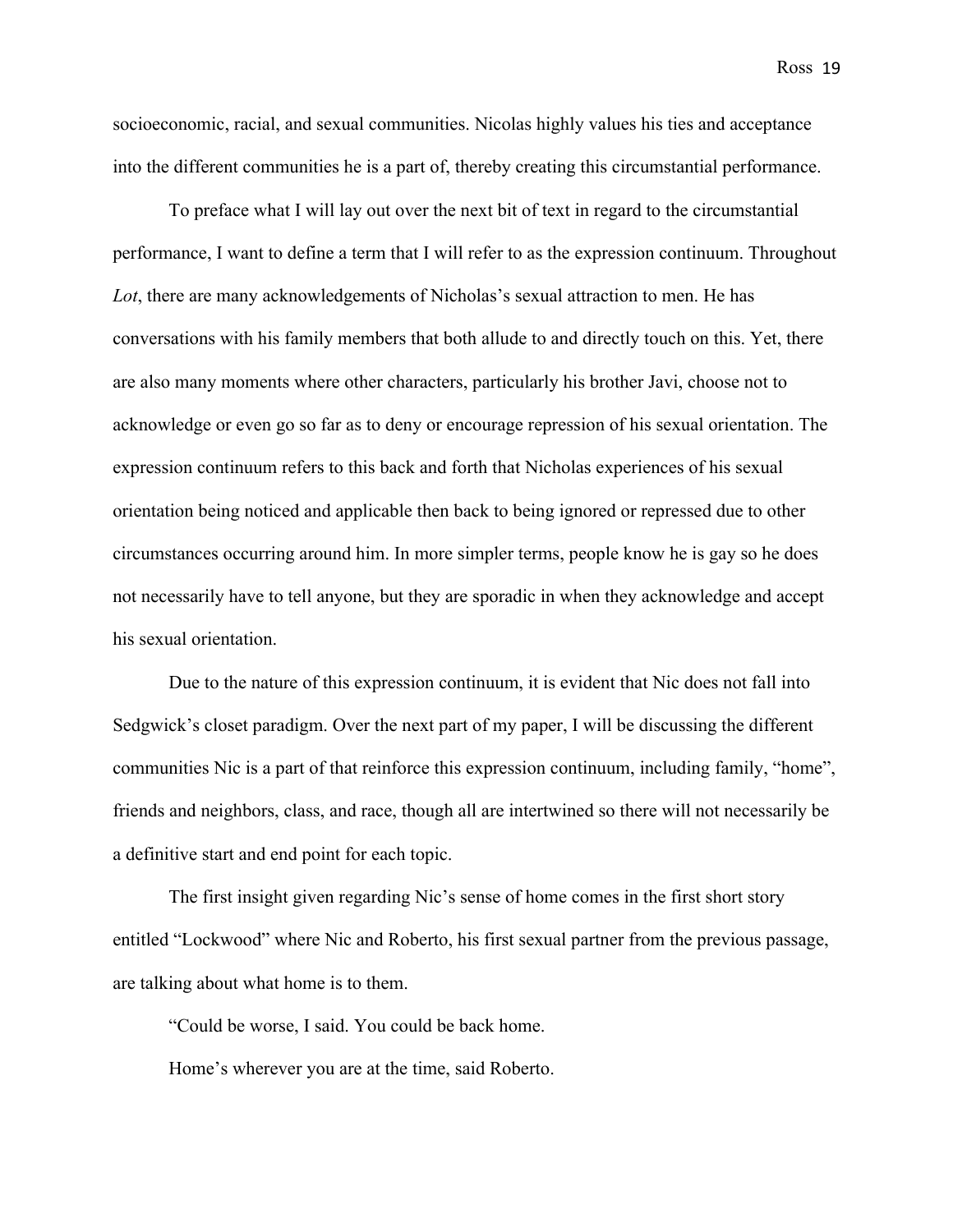You're just talking. That doesn't mean anything.

It would, he said, if you knew you didn't have one" (Washington 3)

This conversation sets up Nicholas's idea of home that is interwoven throughout the rest of the story. Nicholas disagrees with Roberto on the idea that home is wherever you are at the time because home is more than that to Nicholas. Home is the sense of community Nicholas feels with his family, with his neighbors, with the spaces he shares with those people.

Sociologist Mignon Moore has done a lot of research in black communities, the racial community Nic is a part of, as he is Afro-Latino. She writes in regard to the importance of community for queer black people that

Those who remain [in a physical community space], particularly those with the resources to leave if they choose, say the support of and membership in the larger racial group is important to their sense of self. They remain because they trust in racial solidarity and racial group membership, and believe this sense of linked fate, combined with the collective mobilization they are engaged in, will result in the evolution of community members towards full acceptance. They also remain because they have less confidence that they will be fully accepted as members of other identity groups such as those based in sexuality. Nevertheless, in recent years they have been increasingly willing to test that support by making their gay identities more public and asserting their interest in taking on leadership roles in Black social environments as openly gay members of the racial community (Moore 16)

These findings from Moore longitudinal research in Los Angeles is applicable here to Nic too. He finds solidarity and comfort in being linked to other people who are experiencing the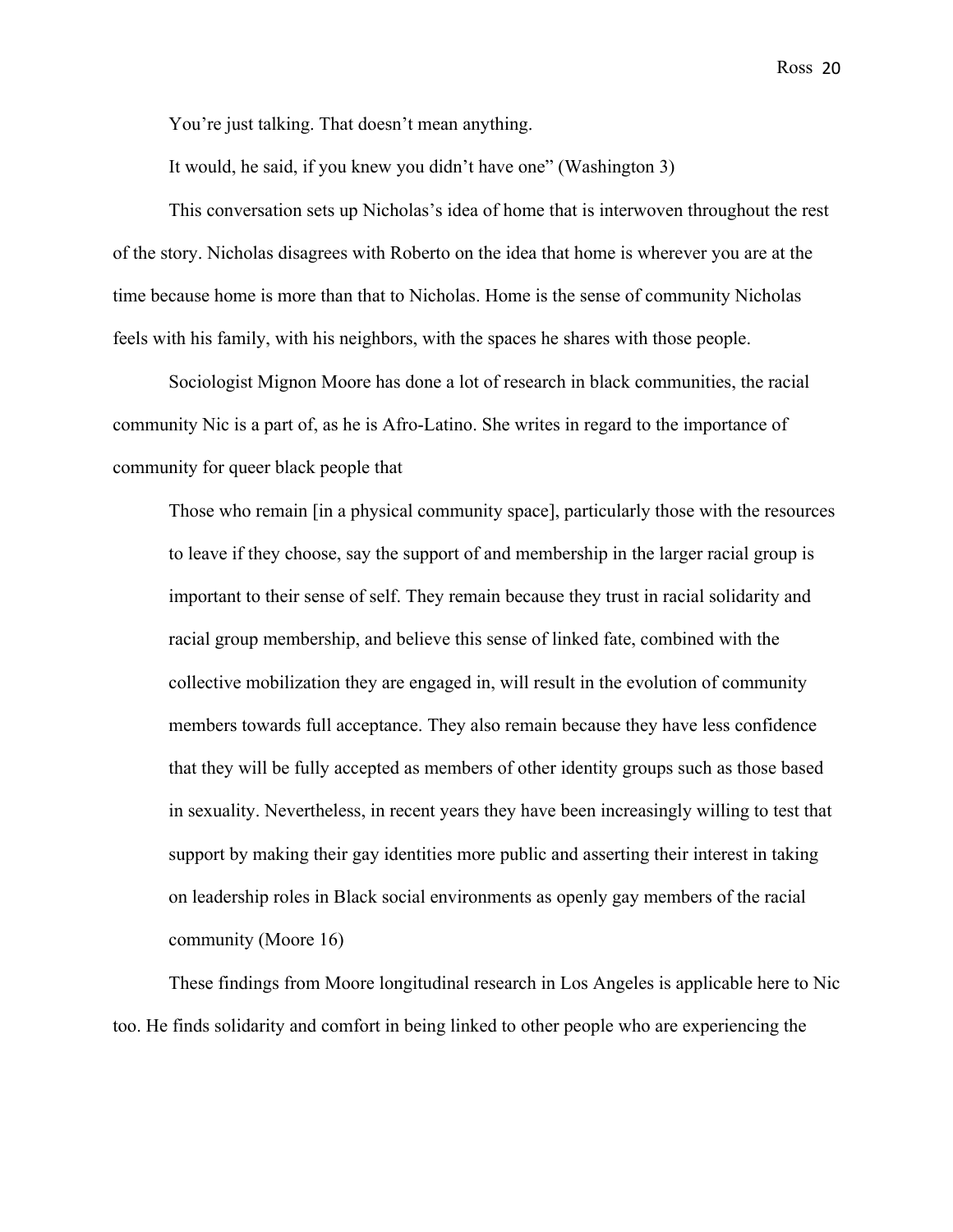same way of life as him. To dissect this more, it is necessary to look at the innermost community Nic is a part of – his family.

As stated in the introduction, Nic is a member of a five-person family. His father, his mother, Ma, his brother, Javi, and his sister, Jan. In the first short story "Lockwood", though every sexual encounter Nic has with Roberto happens in their neighboring apartments, it is relatively hidden and left undiscussed with the family. The same is true in the second short story featuring Nic as the narrator. His sexual life is juxtaposed with his family life.

When it was finally just Ma and me, and I wasn't cruising Midtown, or stuck in the back room washing dishes, or out in Montrose fucking boys, I'd sit on one end of the sofa, and Ma'd settle into the other, and her knees would graze the edge of my thigh as she slept through the drone of the television" (Washington 34)

Ma is a woman who chooses to not acknowledge fully her son's queerness once she knows he is queer. For all of *Lot*, when Ma is discussed, Nic's queerness is not. Her position on the expression continuum falls to the middle in what I call the point of "acknowledgement and nothing more" (See Figure 1 in Appendix C). Nic reveals where his mom stands on the expression continuum when his mom and him see each other in the restaurant each morning.

"She'll nod like she knows what the fuck I'm talking about. Ma learned about suspicion from my father, from lies he'd wooed her away from Aldine with, but then he left for a pack of cigarettes and she gave up snooping entirely. We don't talk about where I go most nights or how I get back, ever, so I head to the freezer to handle the prep" (Washington 95).

It is never discussed why his mom does not attempt to engage with Nic regarding his sexuality; however, it create a divide between his family and his sexuality.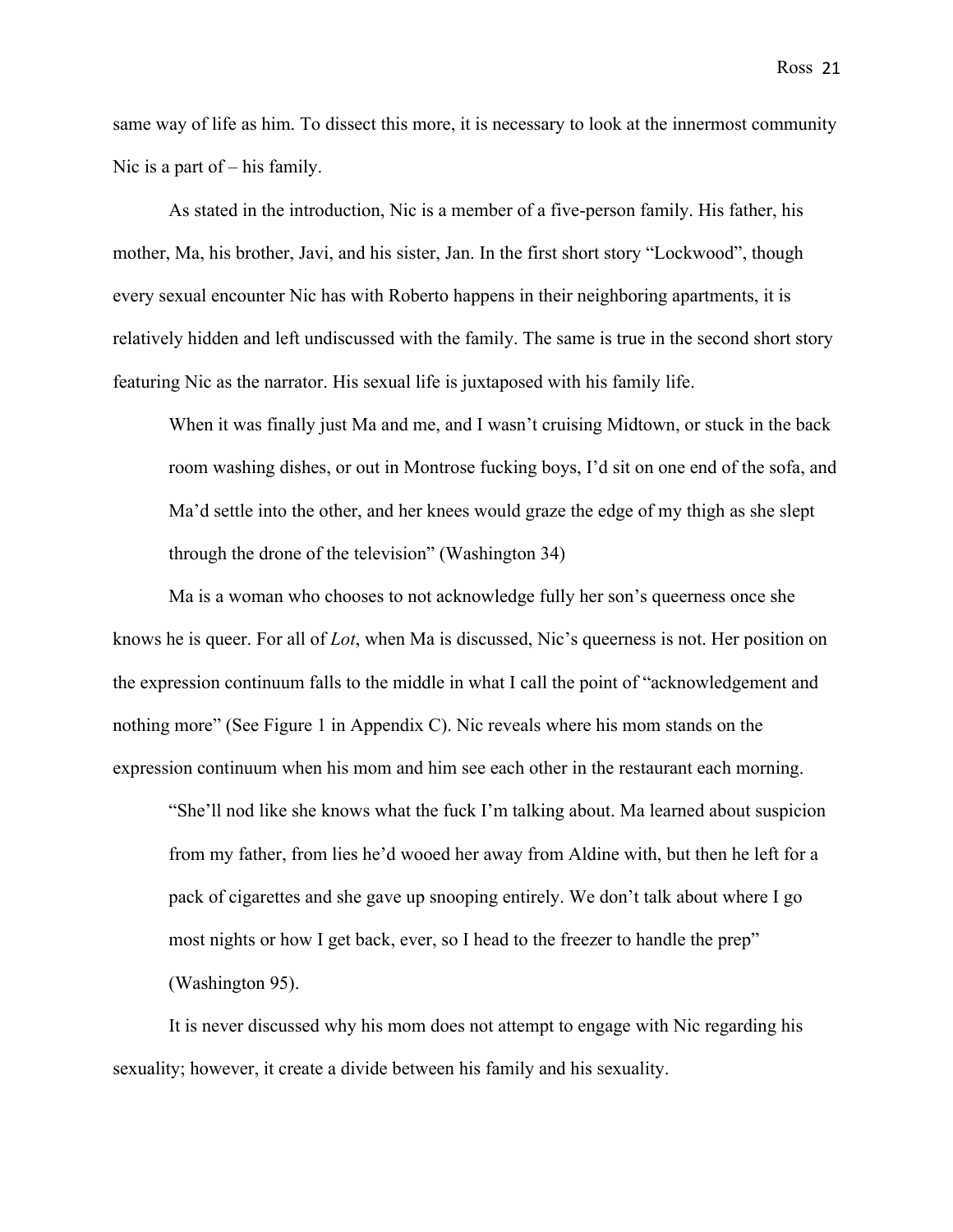Jan lives on the right side of the expression continuum where she acknowledges Nic's queerness and tries to talk to him about it, though Nic really doesn't engage with her on the topic.

But anyways, she says. How's the queer thing going?

It's going, I say.

Any prospects?

Stop.

I have to ask.

No one has to say anything.

Jan just shakes her head. She's the only one who talks about it. I don't know if Ma told her, or if Jan just put two and two together, but one day she told me it didn't matter who I was fucking. Out of the blue. She said it wasn't here business, or Ma's business, or anyone's business. She said that Javi never asked for permission. I shouldn't have to answer to anyone (Washington 100-101)

Though Jan is unable to engage with Nic on the topic of his queerness, she acknowledges it and encourages Nic to express it without needing permission from other people, the first and positive reception he ever gets from him family in their acknowledgement of his sexuality. Slightly different to his relationship with Ma, it is evident that Nic is uncomfortable with talking to Jan about his sexuality, demonstrating yet again a juxtaposition of Nic's queer identity with his familial identity.

The family member that acknowledges and engages with Nic's sexuality the most, though, is Javi, with him falling further to the left on the expression continuum than Ma. Javi knows of Nic's queer sexuality and outwardly encourages him not to be gay and toward the end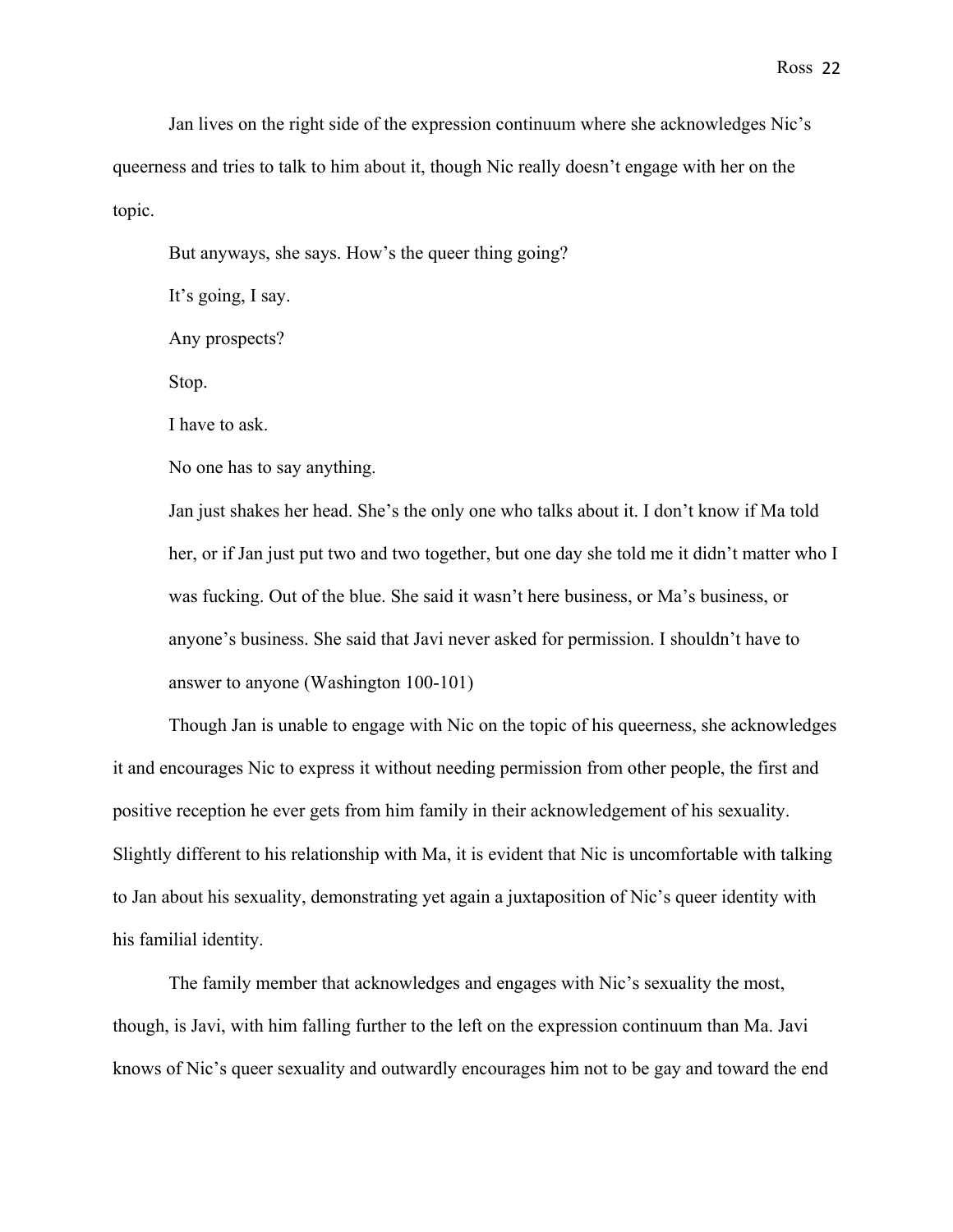of his life, ignoring Nic's queerness at all to send a message that Nic should not be gay. Javi's first acknowledgement of Nic's queerness came after Rick, a mutual friend of Javi and Nic who they both sold drugs with, was brutally killed. Javi and Nic had gone to the funeral at which point Nic describes Javi's warning about queer sexuality. "When we made it to the body, my brother snatched my hand. He made me touch Rick's face. He told me this was what happened to f\*ags" (Washington 69).

Later on in their relationship, Nic tries to talk to Javi in a letter as Javi was away serving the military about how he was trying to not be gay but how it wasn't working. "I wrote him a letter spelling everything out. I wrote about Ma, and the shop, and the school. I wrote about Jan and the baby. I wrote about the Latina girls from Chavez I'd been meeting and fucking, and how that wasn't working out, or how it wasn't what I'd thought it should be, or that there was something else out there, but what that was I couldn't tell him, until I saw him, until he came back home" (Washington 97). Javi never responded to Nic's letter even though Javi continued to respond to letters to Ma and Jan. It was only when Javi came home for a leave from the military that Nic approached the topic again with Javi in-person.

And it looks like nonsense now, like Santa Claus when you're older, but that's when I told him I'd been sleeping with boys.

I told him about the one from the library. About the one from the coffee shop. I told him these things, how I'd tried it with Cristina and Maribel, with LaShon and her sister; and how it hadn't worked, with any of them, even when they'd stared down, arms crossed. I watched Javi's face for something to click or contort or scrunch itself into oblivion but it did not. It didn't happen.

He said nothing, and I was finished talking.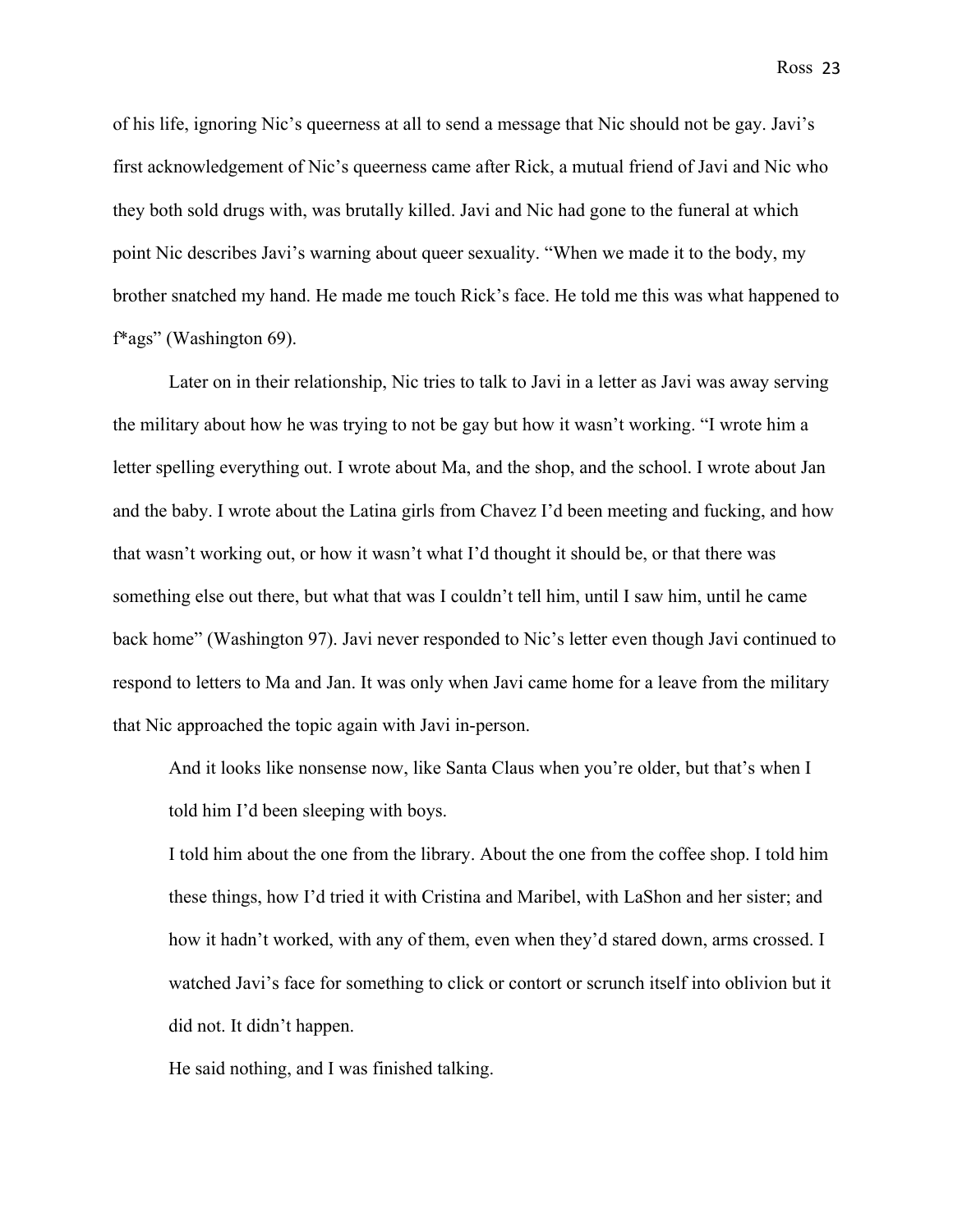And I didn't feel it when he slapped me.

I saw his palm coming, but didn't know it until my shoulder hit the ground, until I looked up to see him staring (Washington 113-114)

Javi's blatant rejection of Nic's sexuality is the end of their relationship, pushing Nic further away from his family community. As I touched on in discussing Nic's relationship with Ma and Jan, his relationship with his queer identity is juxtaposed by his relationship with his familial identity. When Javi hits him and dies soon after, Nic loses that familiar tie. He then begins to identify more with his gay identity, never trying to sleep with girls again. After all, he isn't attracted to girls.

In losing his familial community, with his dad and Jan moving out to live with other people, Javi dying, and Ma being beaten down by it all and not interacting with Nic as much, Nic tries to find community with his family still by holding onto the memories and the physical places they all shared – the restaurant. The restaurant is the space his whole family put time and effort into running. The restaurant is the space that allowed for his family to live in an upstairs apartment where Nic spent time with his family and first began sleeping with boys. The restaurant is the space that the neighborhood from its youth before gentrification started pushing people out came to. Though I do not have space in the scope of this essay to elaborate much on gentrification in the detail it deserves, the overlying theme of gentrification present in all of *Lot: Stories* takes away Nic's neighborhood community which he values though to a lesser extent than his family community.

When Nic loses the restaurant when Ma and Jan decide to sell it, he engages more with his sexuality than ever before. He begins to find community in his sexuality. One of the first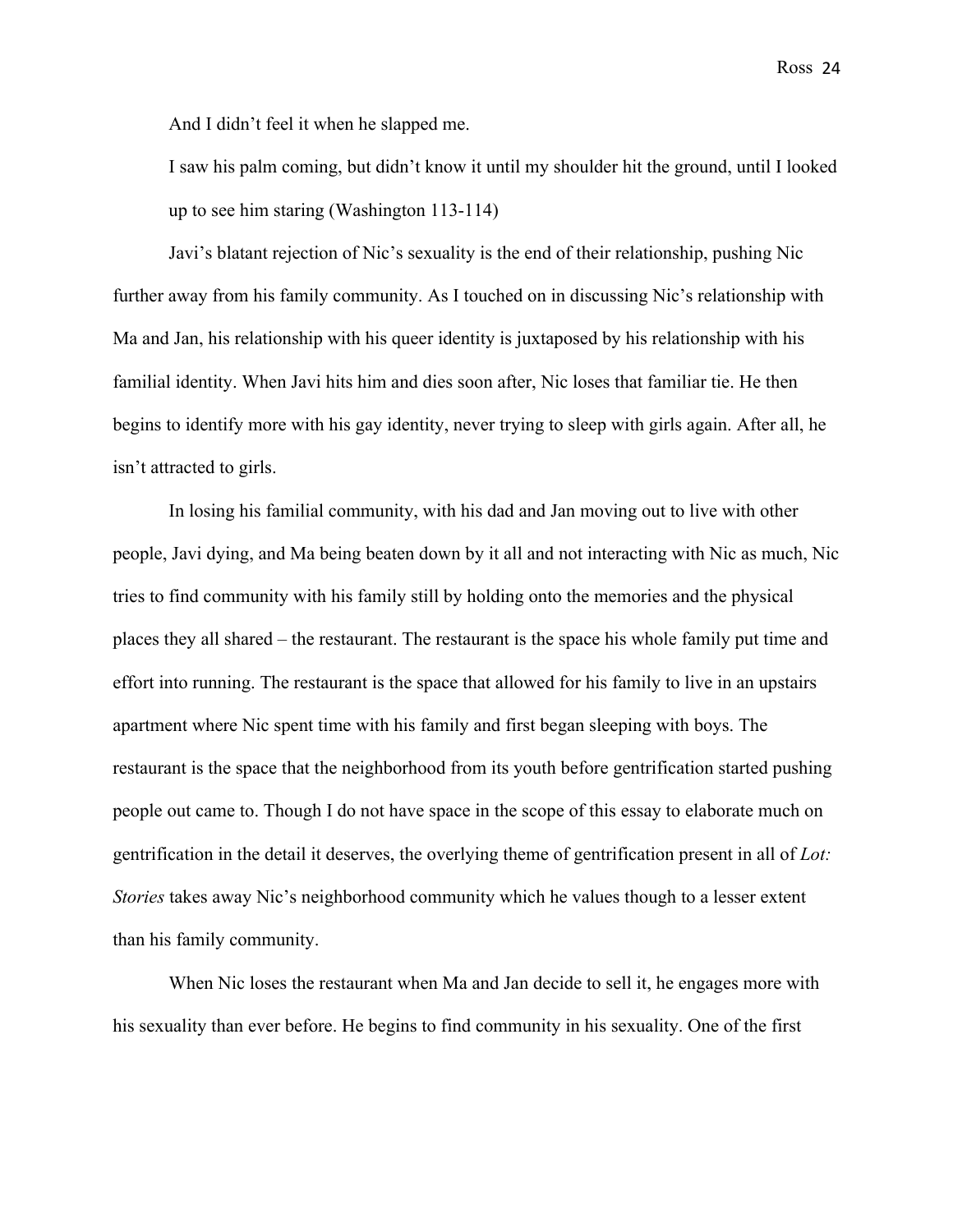recurring sexual partners he has after the selling of the lot is a "whiteboy" who hires Nic to teach him Spanish.

And we'd always, always, always, always end up in bed…Weeks passed, then months. We moved from greetings to goodbyes. We brushed by commands. We jumped back to directions. I told him about my father living who the fuck knew where. About my brother in the ground. About Ma and I, stuck in the East End, scrambling to keep everything together in a home we no longer owned. The whiteboy told me about his sisters, about his parents in Alamo Heights, and when I asked how many guys he'd been with before me he told me about an ex, some genius over at Rice.

He asked if I was out. I told him I didn't know what that meant. He asked if I'd thought about abandoning Houston, and I said if I had I'd have done it by now (Washington 138). This whiteboy he begins sleeping with on a regular basis is exemplary of Nic finally finding community in his sexuality with someone.

This is a common occurrence. In Moore's research, she found that many queer people turn to other queer people of their own age or social cohorts to take on some of the roles often played by siblings or cousins in traditional blood families – confidants who share similar experiences and who have themselves comparatively recently gone through some of the same benchmarks of experiencing the formation of sexual orientation or gender identity (Moore 222). In more simple terms, Moore's research revealed that when queer people are left out of community, they find community with people who have similar experiences to them.

Though Nic found community with the unnamed "whiteboy", he finds true community in his sexuality in Miguel, who knows what it's like to be left behind, to want community in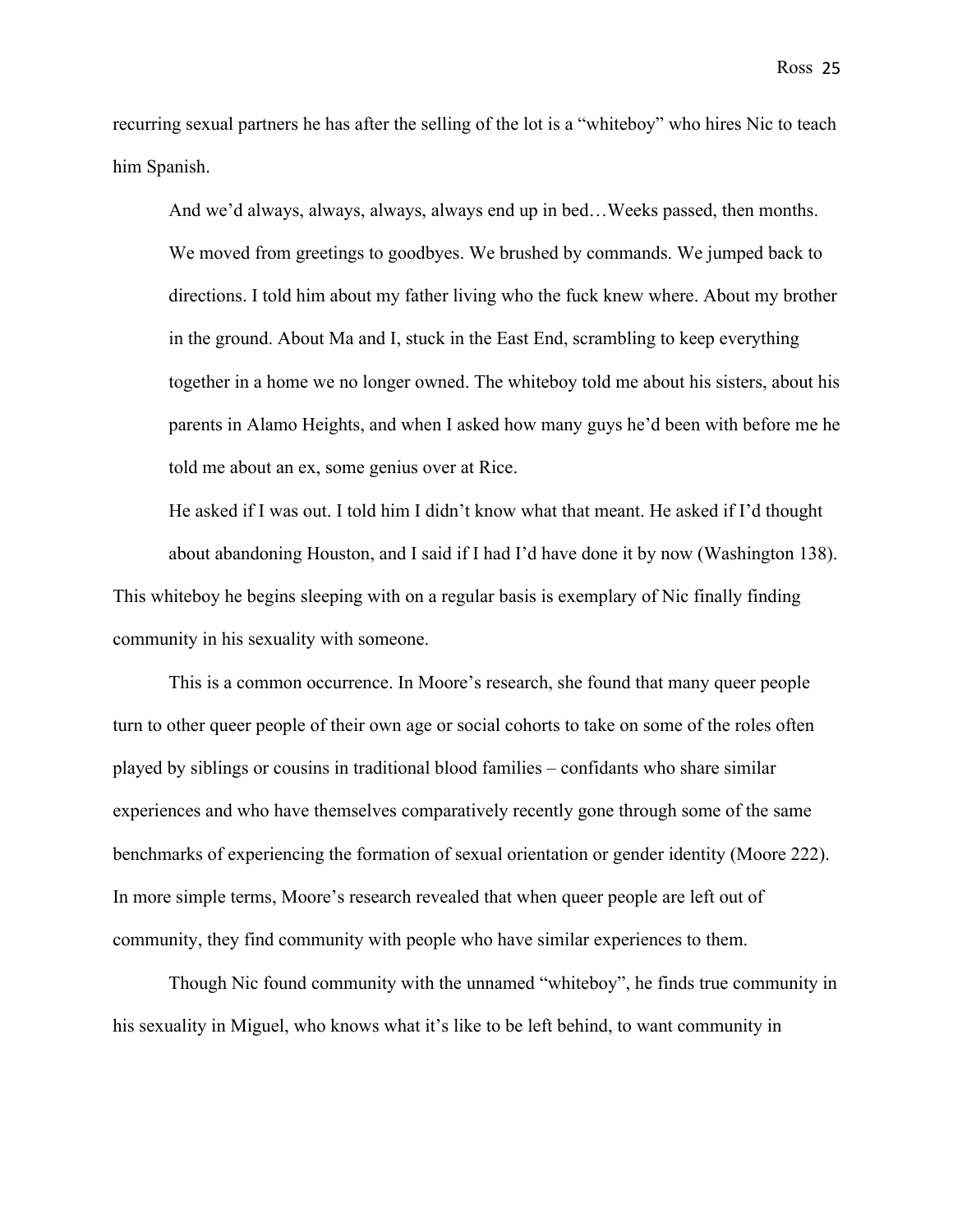something or someone, and to be gay. After a night of discussing their families and going back and forth regarding, Nic and Miguel go home together.

> Of course we end up upstairs. Neither of us says shit about it. In my bedroom, the one I used to share with Javi, and I don't know how he ends up on top of me but he does. I'm thinking he'll laugh or smirk or make some kind of crack, but he's got this serious look on his face. And then there's the pressure again. He's shifting his weight, ripping at our sweats.

Esta bien?

No, I say.

Really?

No.

This is not how it usually goes for you.

You asking or telling?

When he slips inside of me I call him something I don't mean to.

Bueno, says Miguel.

It takes a while. He finishes on my chest. He asks me why I'm crying and I tell him I'm not. I tell him to stop bullshitting. Miguel opens his mouth to say something, but he doesn't, just breathes down on my neck, and then I'm hard, again, and then he's back inside of me, but this time it's sweeter, like something that makes sense, but I'm telling him to stop, to leave, to get the fuck out of here, and he's telling me the same, to go, don't come back, and then the words start blending together, and we're saying it in chorus, stop, stop, stop, go on, get out, be gone" (Washington 218)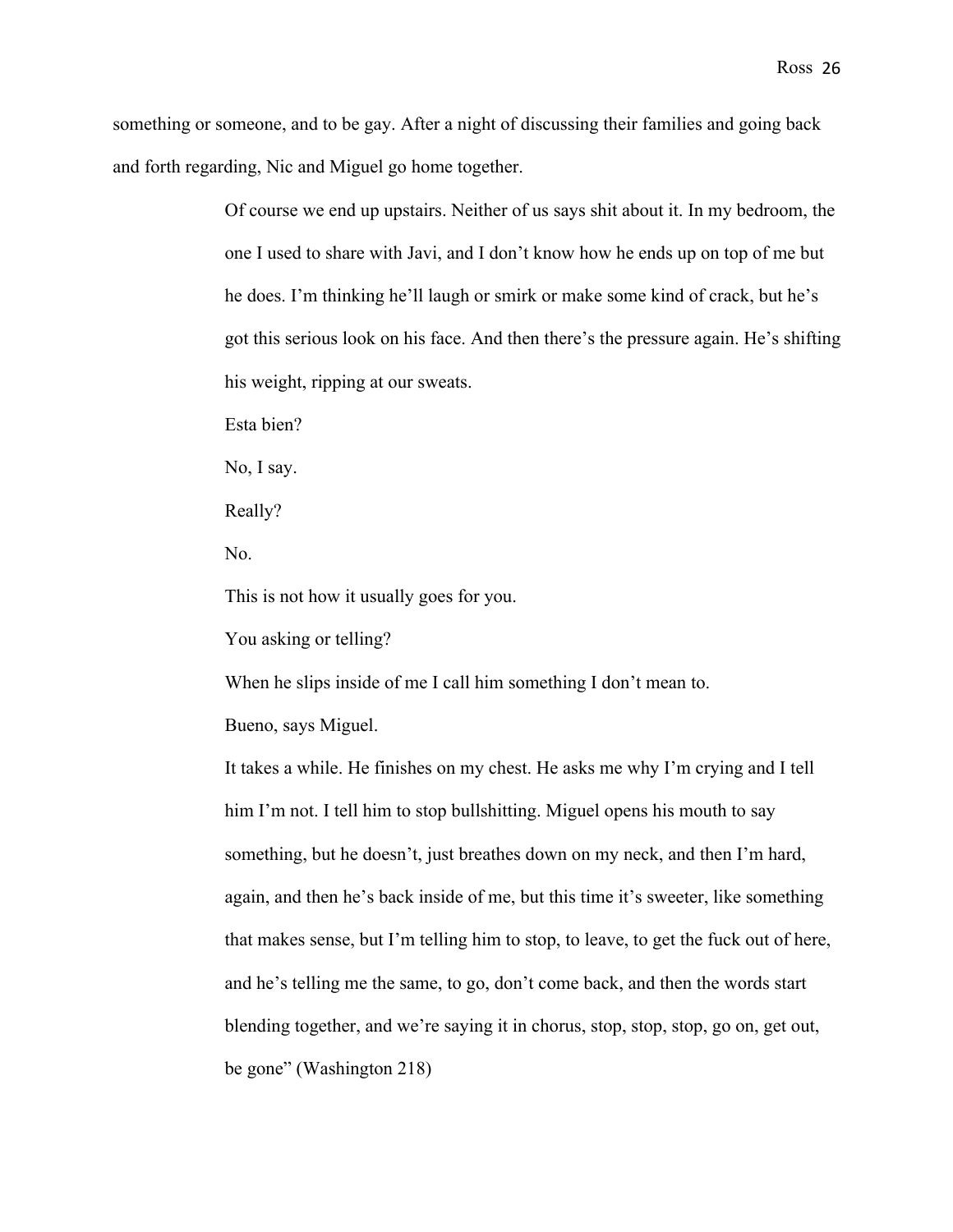By the time Miguel comes into Nic's life, Nic has been left behind by everyone in his family in one way or another; Nic has left his childhood home above the restaurant; Nic is surrounded by people at work who treat him poorly and do not invite him into their community of friends. Really, Nic has lost his sense of community that he so valued. But he found community in his sexuality which he pushed to the back because his family, especially Javi, pushed him to not be gay.

Returning to Mignon Moore's work, she found in her background research that "Relative to Whites, Black homosexuals perceive themselves as facing more disapproval from their families and from heterosexual Blacks, and have greater difficulty finding alternative sources of acceptance and support …' (David and Knight, 2008; Jones and Hill, 1996; Moore, 2008; Stokes and Peterson, 1998)" (Moore 3). With this in mind, Nic could not only have perceived himself as facing disapproval at first, but he was met with disapproval by his family particularly Javi.

Relating this conversation back to Ross and Sedgwick's conversation about the closet paradigm, Nic's story rejects the Sedgwick's theorization of the closet. There are moments that would appear to be Nic "coming out of the closet" such as when Nic brings up his sexual encounters to Javi; however, Nic is using this as a means to gain acceptance from his brother who already knew of his sexuality and had been trying to turn him away from expressing it.

*Lot: Stories* changes the narrative about what it means to be gay and not need a closet in order to be gay and express queerness, like Marlon Ross called on his audience to do. Washington offers through Nic a tangible and clear example of queer sexuality that rejects the closet paradigm and that gives a different expression of queer identity in relation to other social identities.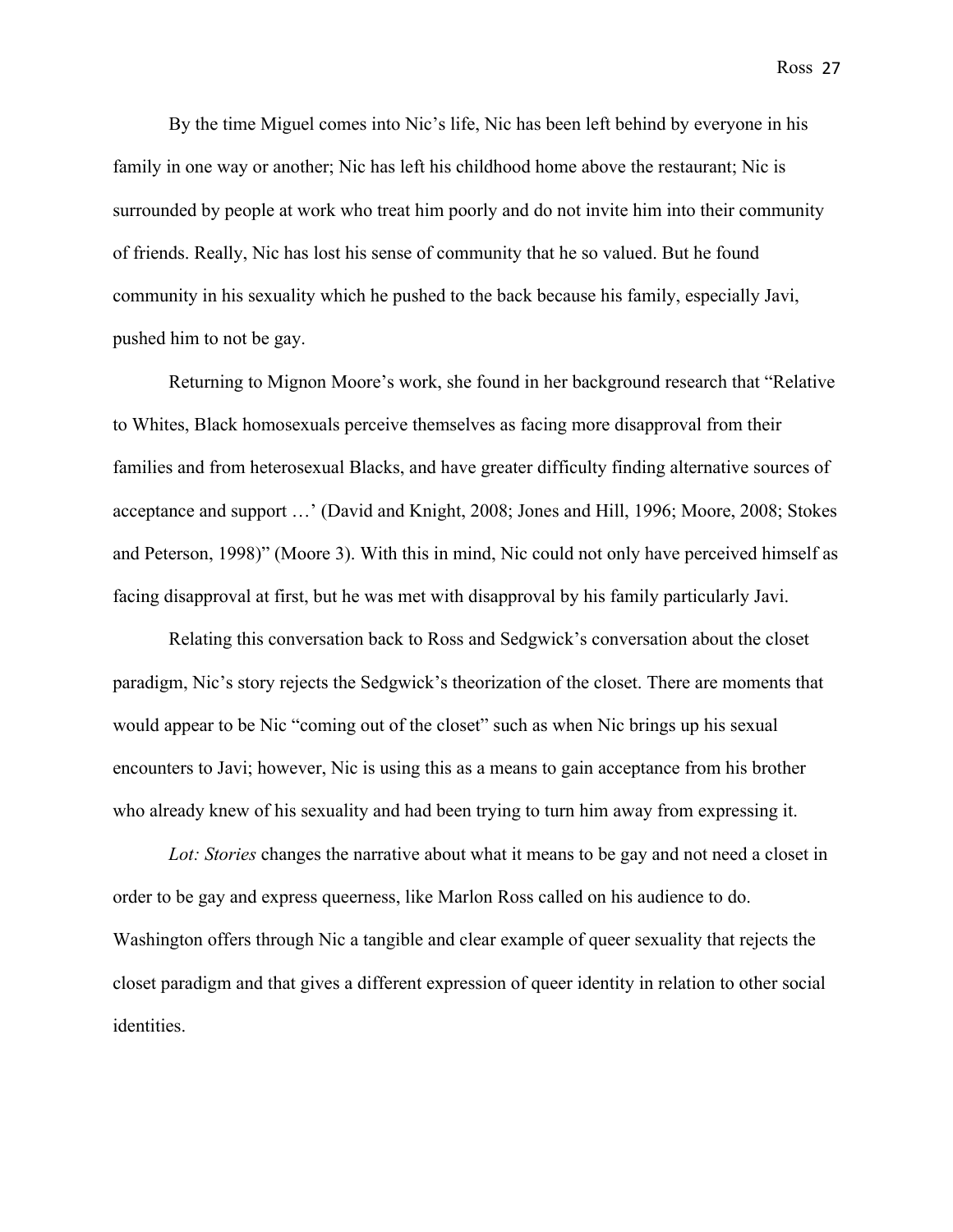#### Discussion and Conclusion

*Another Country* by James Baldwin and *Lot: Stories* by Bryan Washington evidently fall in line with Marlon Ross's criticism of Sedgwick's theorization of the closet, showing how Sedgwick's theorization lacks considering about how race and class influence coming out. Rufus and Nic both have outside societal factors influencing their performance of sexuality and identity. *Lot: Stories* pushes Ross's critique forward showing how Nic does not fall into the closet paradigm both in his experiences and in the experience of the readers. Readers are able to understand and reflect on Nic's story because his queerness is not left up to interpretation. There is not a need to reinforce the closet paradigm in order to understand Nic's story. On the other hand, because Rufus and Baldwin by extension, is not straight forward in expressing his sexuality, the closet paradigm has been reinforced through scholarly arguments over Rufus's true sexuality.

There is evidently still work to be done to rewrite the narrative about queerness generally speaking in a way to not necessitate the existence of the closet paradigm, particularly on groups when the closet paradigm is too simple – being focused only on white, middle-class men – and does not factor in the differences among white, middle-class men and marginalized racial and class groups.

My work here is limited to two novels when there is a wide variety of queer literature. Nonetheless, my basic premises in analyzing if a piece of queer literature falls into Sedgwick's theorization of the closet, followed by an analysis of if the piece of queer literature promotes Ross's critique of Sedgwick and makes the move toward changing the narrative that a closet is necessary are premises that can be used for future research to review the direction queer theory is moving in. Is queer theory moving toward a more inclusive analysis of different identities or is it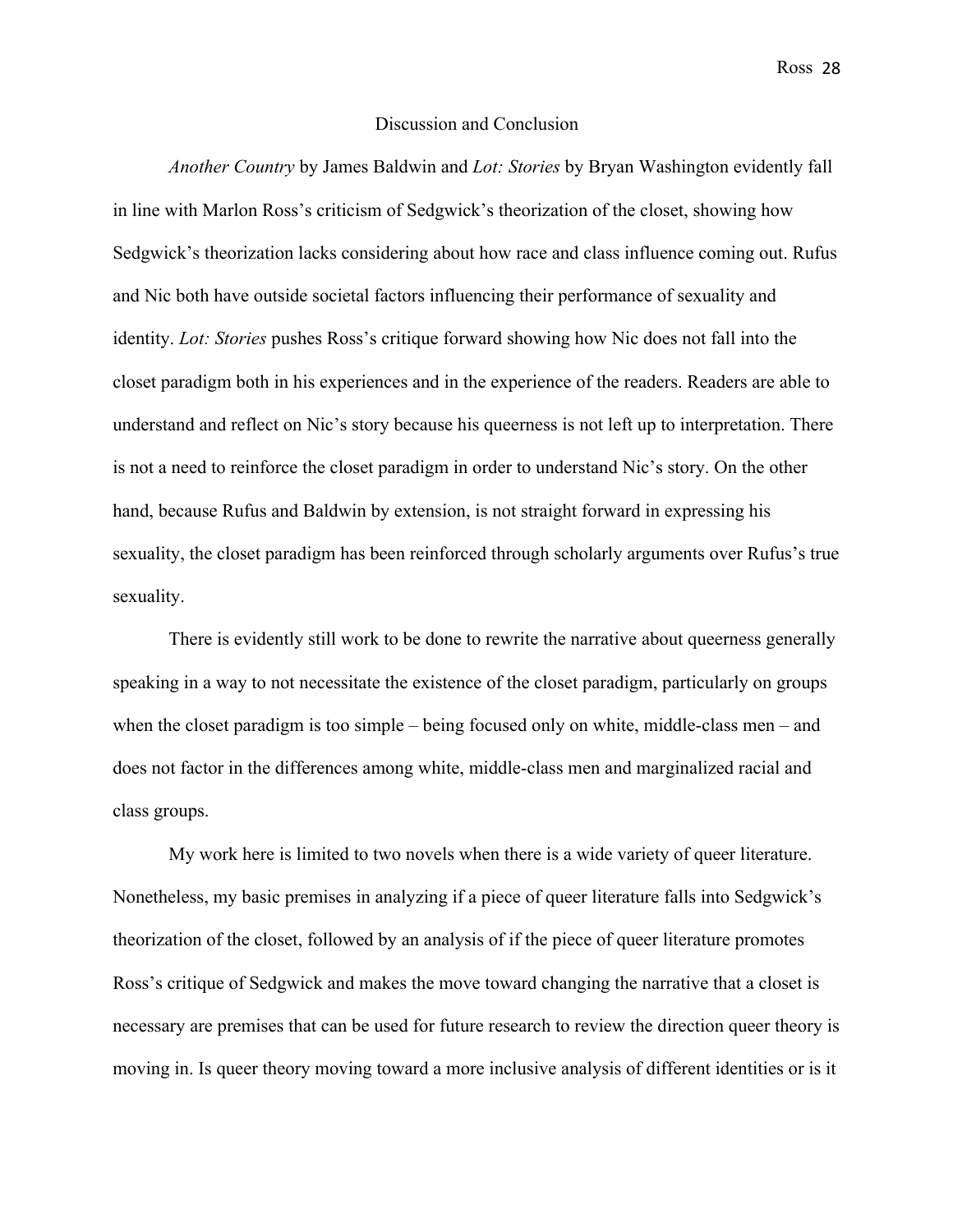remaining centered in white, middle-class identities? Is queer theory still centering the closet or is it moving toward new concepts, such as the expression paradigm, to explain how an individual expresses their sexuality? Is it moving to a point where one day Baldwin's rejection of identity in his writing won't be implicated by the closet paradigm? Future research and trends on this topic will give insight to these questions.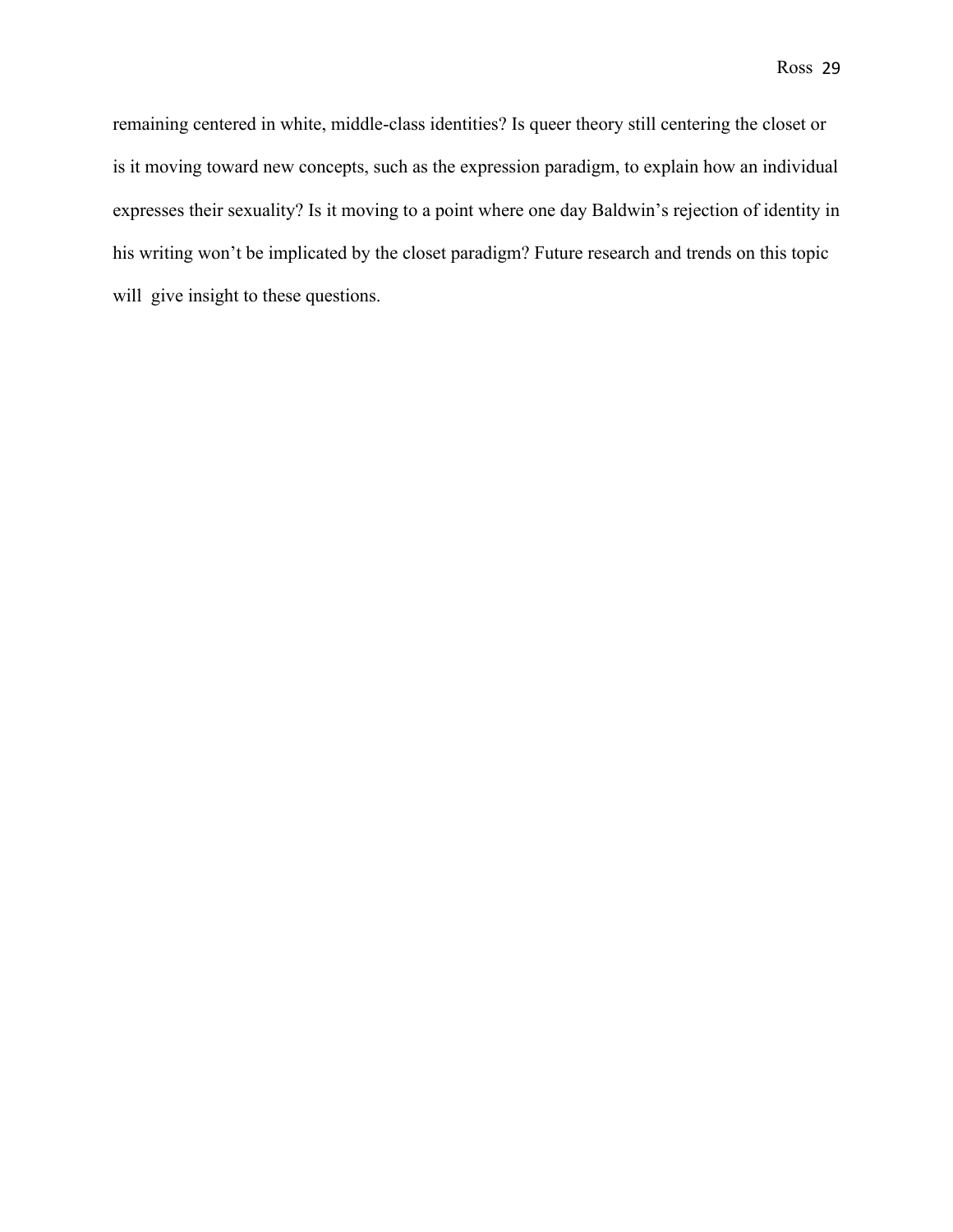#### **Works Cited**

- Baldwin, James. *Another Country*. New York City: Vintage International, 1960. Print. ---. *The Fire Next Time*. Vintage International, 1962.
- ---. *Notes of a Native Son*. Beacon Press, 1955.

Brim, Matt. "After Queer Baldwin." *After Queer Studies: Literature, Theory and Sexuality in the 21st Century.* Eds. Tyler Bradway and E. L. McCallum.Cambridge University Press, 2019. 87- 101. Print.

- ---. "What Straight Men Need: Gay Love in Another Country." *James Baldwin and the Queer Imagination .*University of Michigan Press, 2014b. 92-122. Print. Henderson, Bruce. *Queer Studies: Beyond Binaries*. New York City: Harrington Park Press, 2019. Print.
- Gleason, James. "LGBT History: The Lavender Scare." *National LGBT Chamber of Commerce*, 3 Oct. 2017, www.nglcc.org/blog/lgbt-history-lavender-scare.
- Manalansan, Martin F. "Queer." *Keywords for Asian American Studies.* Eds. Cathy J. Schlund-Vials, Linda Trinh Vo, and K. Scott Wong.NYU Press197-202. Print.
- McBride, Dwight A. "Straight Black Studies: On African American Studies, James Baldwin and Black Queer Studies." *Black Queer Studies: A Critical Anthology.* Eds. E. Patrick Johnson and Mae G. Henderson. Durham and London: Duke University Press, 2005. 68-89. Print.
- Mitchell, Korintha. "The Resilience of Black Love in Black History." *Black Perspectives*, AAIHS, 12 Feb. 2021, www.aaihs.org/the-resilience-of-black-love-in-black-history/.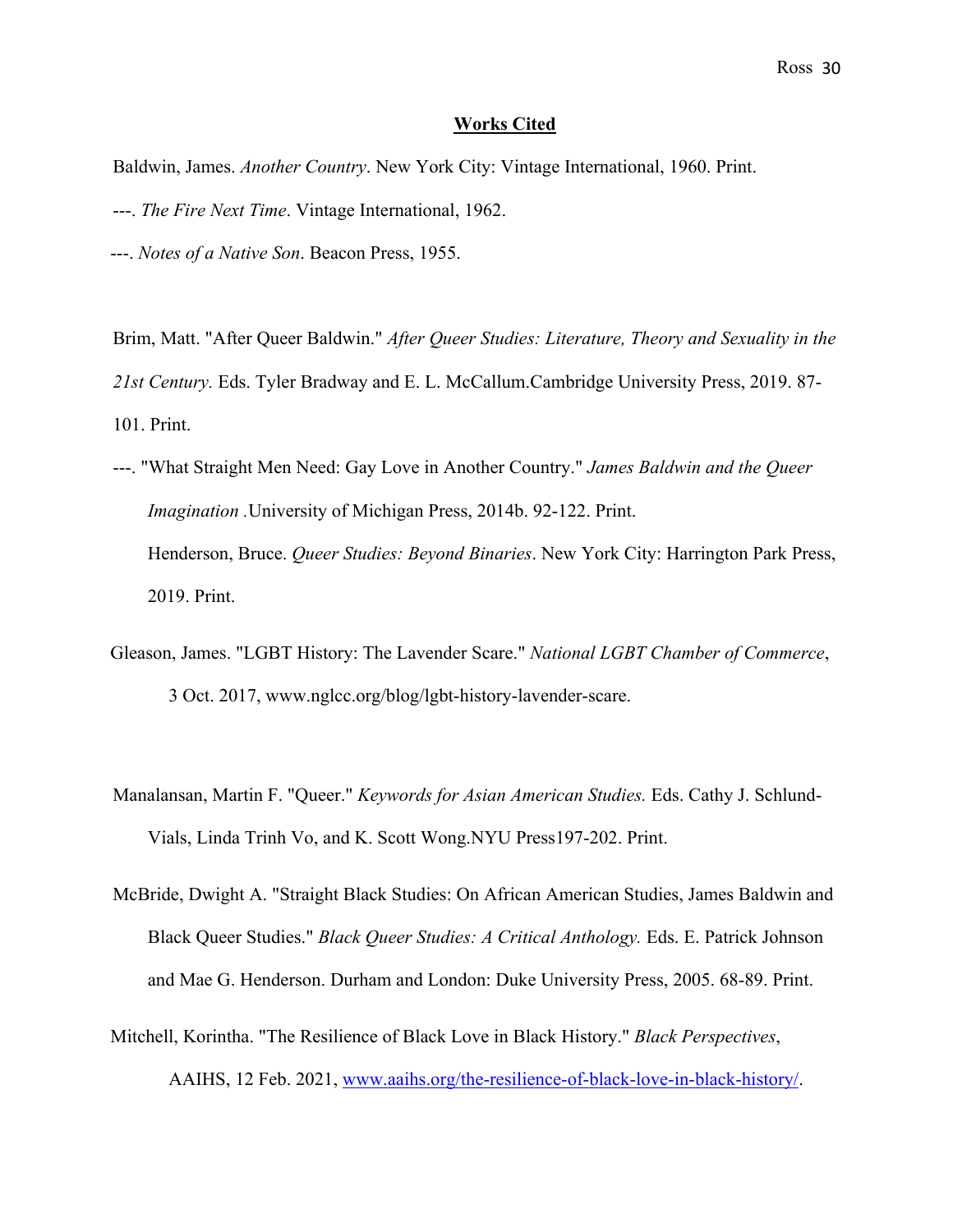- Moore, Mignon R. "ARTICULATING A POLITICS OF (MULTIPLE IDENTITIES: LGBT Sexuality and Inclusion in Black Community Life." *Du Bois Review: Social Science Research on Race*, vol. 7, no. 2, 2010, pp. 315-334., doi:10.1017/S1742058X10000275
- Ross, Marlon B. "Beyond the Closet as a Raceless Paradigm." *Black Queer Studies: A Critical Anthology.* Eds. E. Patrick Johnson and Mae G. Henderson. Durham and London: Duke University Press, 2005. 161-189. Print.

Washington, Bryan. *Lot: Stories*. New York City: Riverhead Books, 2019. Print.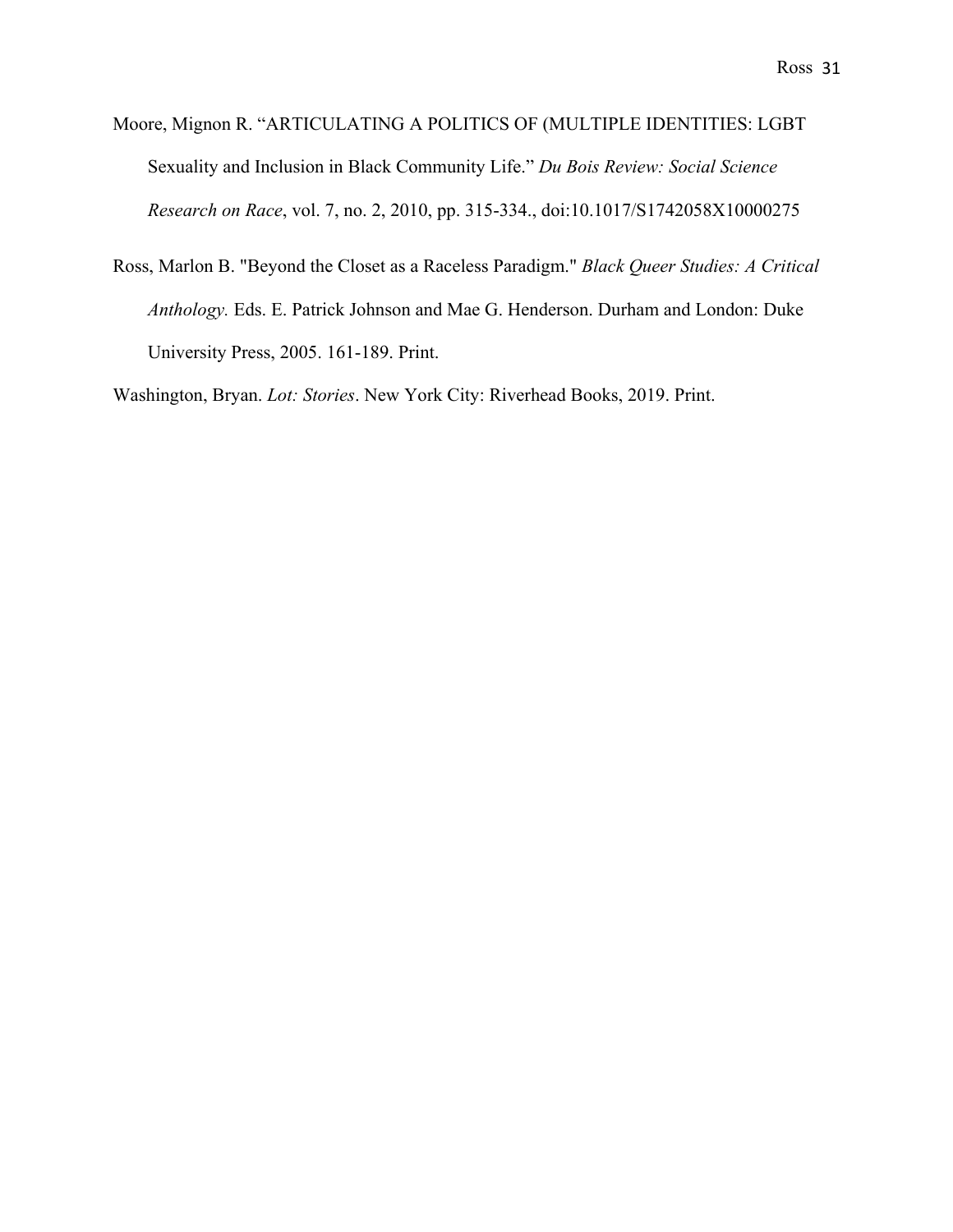## Appendix A: Project Proposal

Bryan Washington's *Lot: Stories* displays a recurring narrator who is revealed to be named Nicolas. Throughout all the segments of Washington's novel where Nicolas is the narrator, it is revealed that not only is he gay, but his family and those important to him are already aware of his sexuality without him "coming out". In fact, Nicolas does not truly understand the concept of coming out either. An encounter Nicolas has with a white partner displays his confusion about the coming out. "He asked if I was out. I told him I didn't know what that meant" (Washington 138). After reading *Lot: Stories*, I was deeply intrigued by the differences in how coming out is viewed and acted upon in different marginalized communities, particularly communities of color. James Baldwin's *Another* Country is a book that takes place approximately sixty years earlier than *Lot: Stories* but shows many of the same premises of coming out, in that, it does not happen for Rufus and for Vivaldo, and is treated as not liberating but dangerous for LeRoy, Eric's black love from his youth. All these premises are exemplary of the ideas presented by Marlon Ross in his essay in *Black Queer Studies: A Critical Anthology* entitled "Beyond the Closet as a Raceless Paradigm". Ross argues that the concept of "coming out" has been derived from the white experience and white queer theory. The closet paradigm, as created by Sedgwick in her essay "The Epistemology of the Closet", neglects to consider the racial and social differences between white people and marginalized racial groups. While "coming out" is liberating for white queer folks, it adds another layer of oppression to marginalized racial groups, such as black people. Ross claims that "Sedgwick's preference for the method of close readings, in other words, is intimately related to the closet set of male European texts that exemplify the closet binary as formative to a closed-off modernity and modernism. The claustrophobia lurking in this method — that is, the fascination with the closet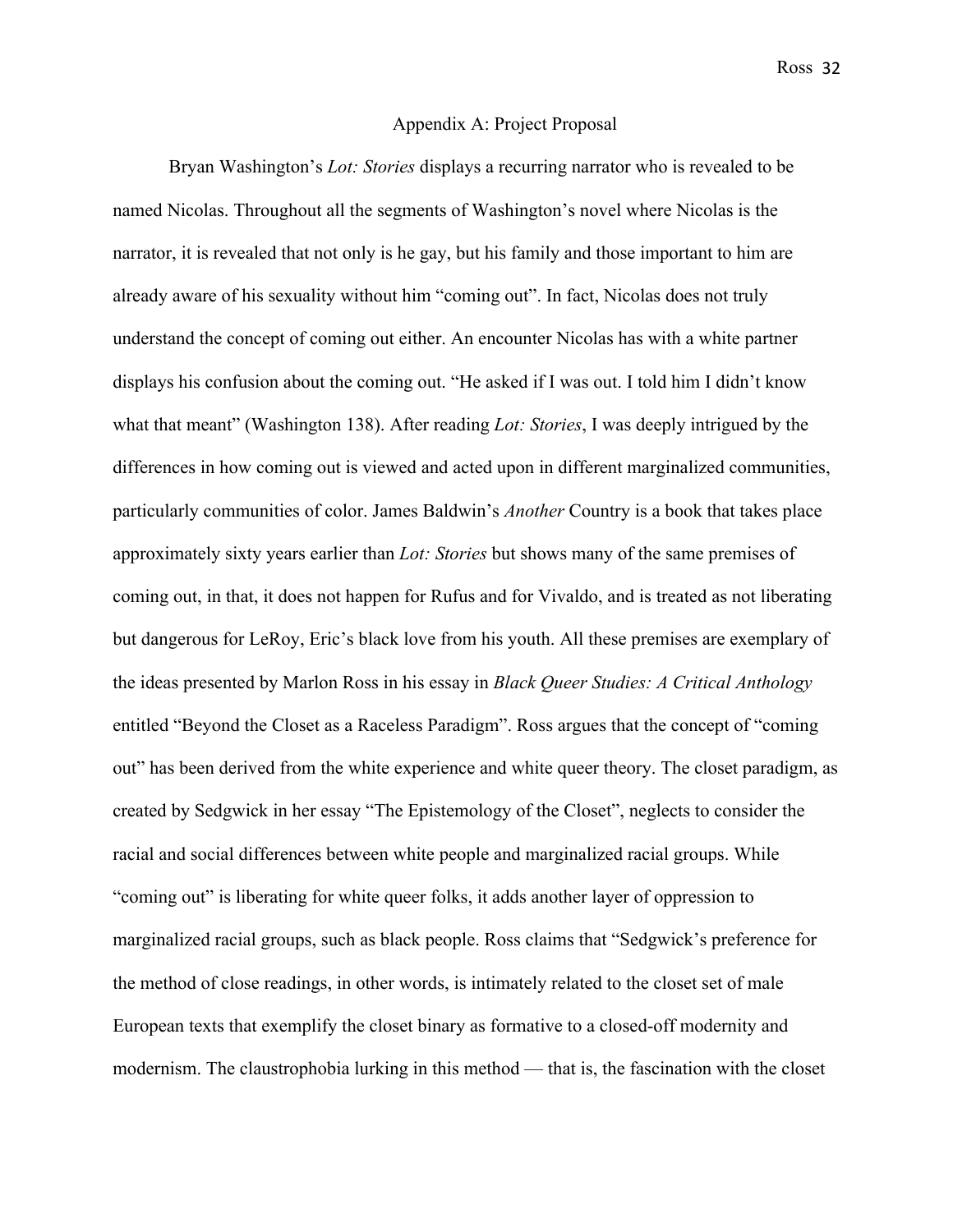art the primary epistemological device defining sexual modernity — results in a sort of racial claustrophobia, the tendency to bind both intragender desire and modernity within a small but deep closet containing elite European men maneuvering to find a way out. Beyond the claustrophobic closet, these men's discourses — and the closet that functions in them — are shaped by cultures whose deeply embedded and thus invisible racial identifications play a large unanalyzed role in the conceptualization of desire and sexuality, knowledge and normatively" (Ross 171). Here, Ross is arguing that the experience of the closet as experienced by white European queer men is vastly different that the closet that black queer men experience as a result of the intersection of queer and racial identities, the latter an identity that is significantly discriminated against.

As a result of taking in the information in these three pieces that are foundational to my research in understanding "coming out", I have become enthralled with analyzing the stories of being queer in *Lot: Stories* and *Another Country* on an individual level — as in looking at how they come to know or accept their queerness — as well as what real life societal factors influence how the authors wrote their stories and what factors have shaped the circumstances in which each of the characters come to accept, understand or exist with their queer identities. My thesis seeks to explore all of these pieces of a queer narrative or a coming out narrative in the context of queer men — black and white— in *Lot: Stories* and *Another Country*. I feel that analyses of queer stories in marginalized racial communities in different time periods to show differences over time is lacking, though research in James Baldwin is not. True and accurate representation of black queer characters with understanding how they as characters come to be within the confines of different societies is utterly important for deconstructed harsh binaries of queer characters. As Ross presented his case for Sedgwick's lack of integration of race into her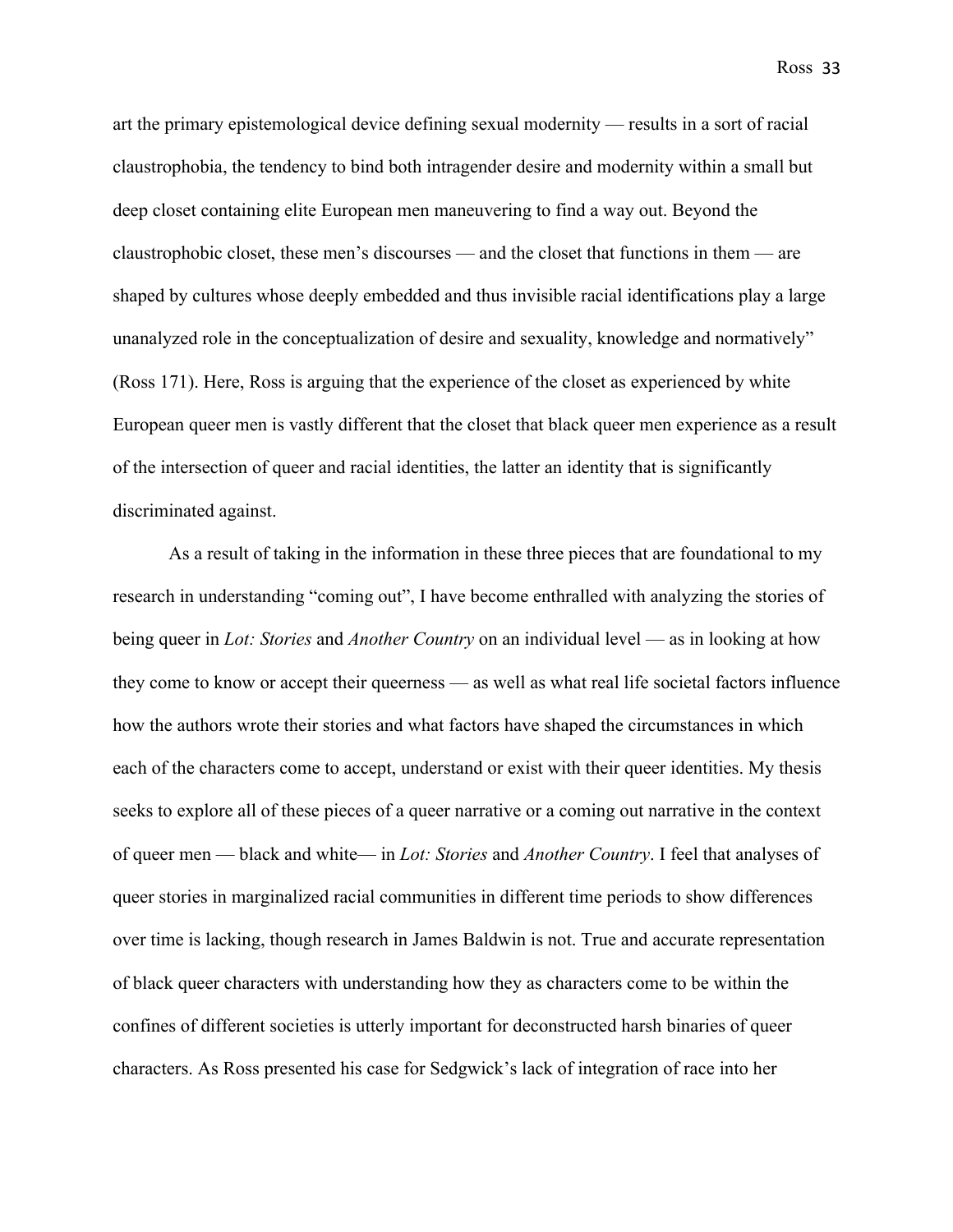analysis of the closet paradigm, I found too when I began this project as a white heterosexual woman that I was missing key components of intersectionality in my initial perceptions of where this project would go. I was only looking at *Lot: Stories* and *Another Country* through that white queer theory perspective like Sedgwick. This project became that much more important when I realized this because how can we hope to break down harsh binaries of the white queer theory closet paradigm if scholars and theorists cannot see why the closet paradigm is faulty? My hope with this paper is to introduce two examples of queer stories that do not fit into this closet paradigm to demonstrate how we must rethink coming out within literature and within society.

This project could be drastically larger than my timeline allows for. As a result, I will only be looking at *Lot: Stories* and *Another Country* solely on the white and black queer men that are characters in the aforementioned books listed as follows: Nicolas, Rick, Rufus, Vivaldo, Eric, and LeRoy. Rick and LeRoy will be used to contextualize the other characters. I will also only be looking at societal implications in the 1960 and 2010 decades as to not spend time looking at what has changed between the two decades. My interests in these texts as outlined above are indicative of a combined Cultural Materialist and New Historicist approach to looking at these texts.

Ross 34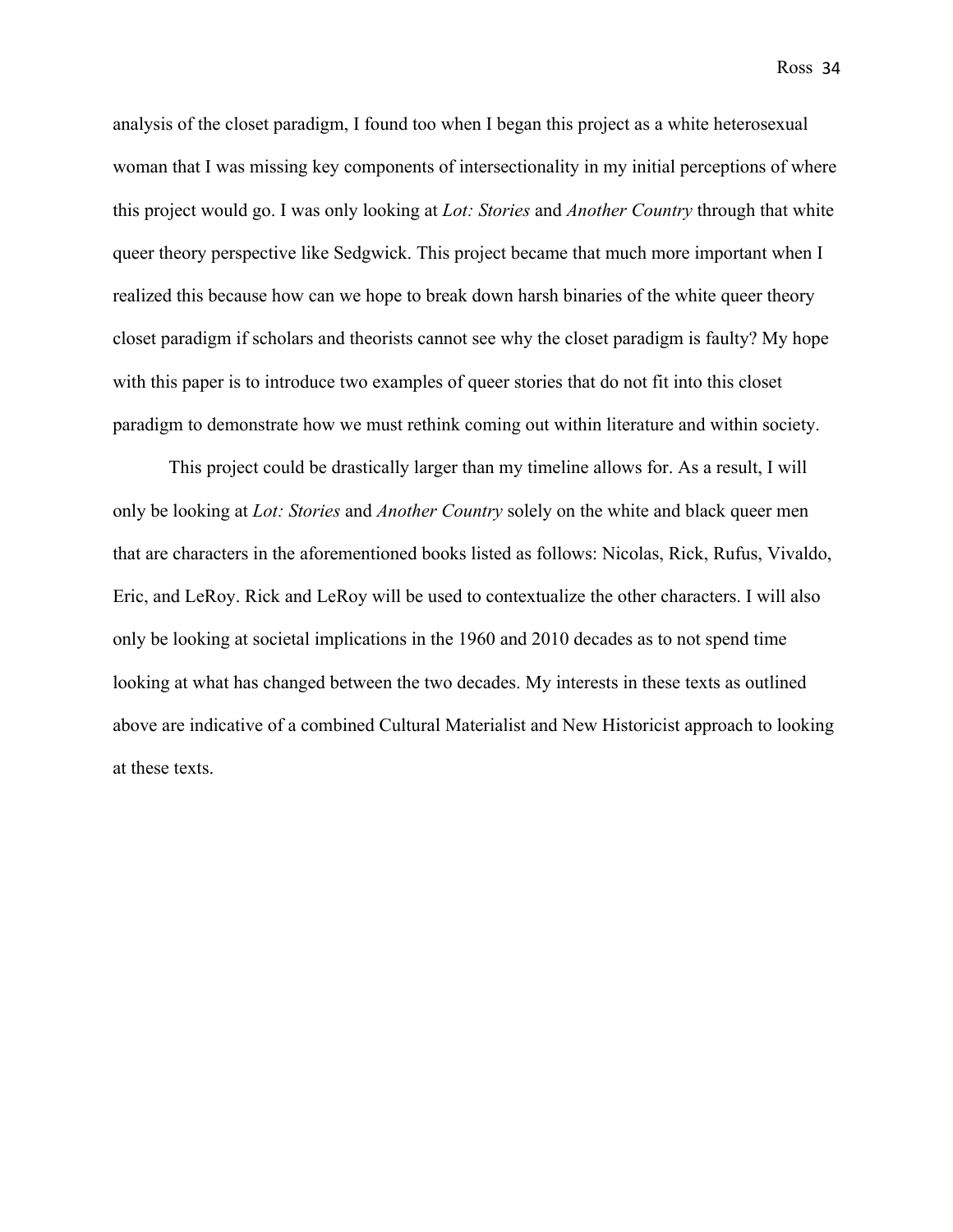#### Appendix B: Annotated Bibliography

- Baldwin, James. *Another Country*. New York City: Vintage International, 1960. Print. *Another Country* by Baldwin is a fictional story of the demise and death of Rufus and how his suicide affects the lives of those around him simply put. The story tackles interracial couples, queerness, race relations and conflict, and many more. The depiction of coming out in *Another Country* is vastly different to those in *Lot* by Bryan Washington. Therefore, I will be using *Another Country* as one of my primary texts in my thesis to compare coming out in the United States in 1960's to that of modern times.
- ---. *The Fire Next Time*. New York City: Vintage International, 1962. Print.

The Fire Next Time by Baldwin is comprised of two sections: "Down at the Cross: Letter from a Region of My Mind" and "My Dungeon Shook: Letter to My Nephew on the One Hundredth Anniversary of the Emancipation". In both of these pieces, Baldwin discusses the ideas of identity with the black community. In "My Dungeon Shook", Baldwin discusses what society does to black men specifically with the results of what society does by comparing himself to his brother and father. "Down at the Cross" analyzes why young black men are flocking to the Nation of Islam, laying out the attributing factors and how they cohesively work together to push young black men toward that religion. Both of these will be useful in analyzing Rufus's demise as a young, queer, black man in Harlem in the 1960's.

---. *Notes of a Native Son*. Boston: Beacon Press, 1955. Print.

Notes of a Native Son is a collection of essays by Baldwin about a variety of topics, but all interconnected around the idea of being black. The following essays I think will be of value to me for different reasons in my research: "The Harlem Ghetto" discusses life and identity in Harlem, which will be beneficial in my analysis of queer characters in Harlem in *Another*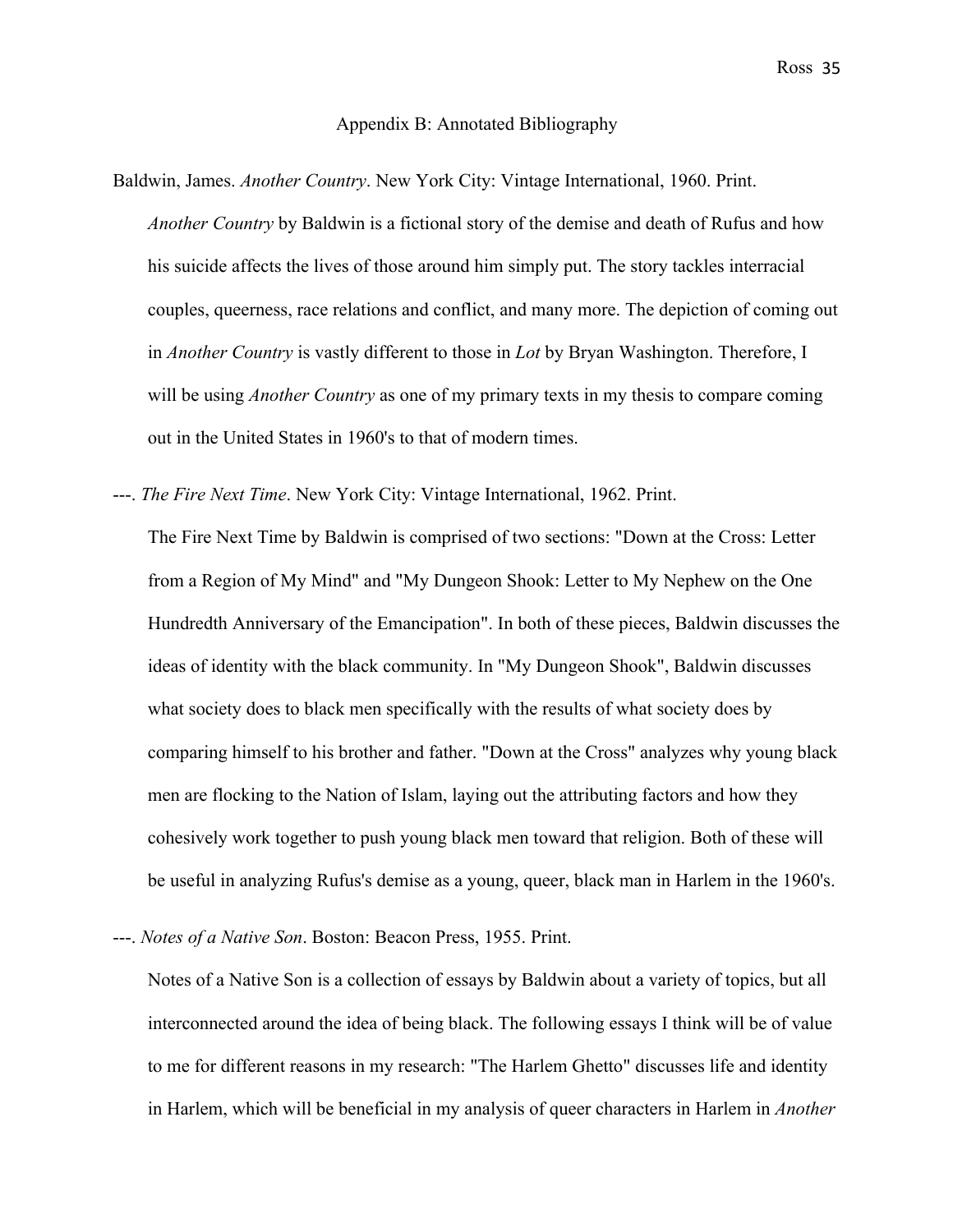*Country*; then, "Notes of a Native Son" and "A Question of Identity" also discuss black identity which will help with my analysis of black queer characters specifically in *Another Country*.

Brim, Matt. "After Queer Baldwin." *After Queer Studies: Literature, Theory and Sexuality in the 21st Century.* Eds. Tyler Bradway and E. L. McCallum.Cambridge University Press, 2019. 87-101. Print.

This chapter focuses on Baldwin within the context of black queer studies. Brim discusses how Baldwin has been centered in black queer studies, though it partially goes against Baldwin's ideology of categorization, which is nothing should be categorized. There is a lot of well thought out ideas about Baldwin both in and out of black queer studies which offer insight into how his characters in *Another Country* have been developed as queer characters resisting categorization but also offers critiques that I will need to consider when writing about my thesis.

---. "Conclusion: The Queer Imagination and the Gay Male Conundrum." *James Baldwin and the Queer Imagination.* University of Michigan Press, 2014a. 152-175. Print. Brim's conclusion to his book on Baldwin and the Queer Imagination offers a final push in questioning why Baldwin does not include black lesbian women in his work, rather objectifying and perpetuating patriarchal systems. He also criticizes Baldwin's irrational queer imagination, which questions the integrity of the coming out and queer narratives depicted in Baldwin's work, including *Another Country*, thereby complimenting the other chapter of this book I read in the sense that Brim critiques Vivaldo's character because he perpetuates systems of oppression rather than subverting them like he was supposed to do. This chapter really brings into question two topics for me: is Baldwin an accurate and viable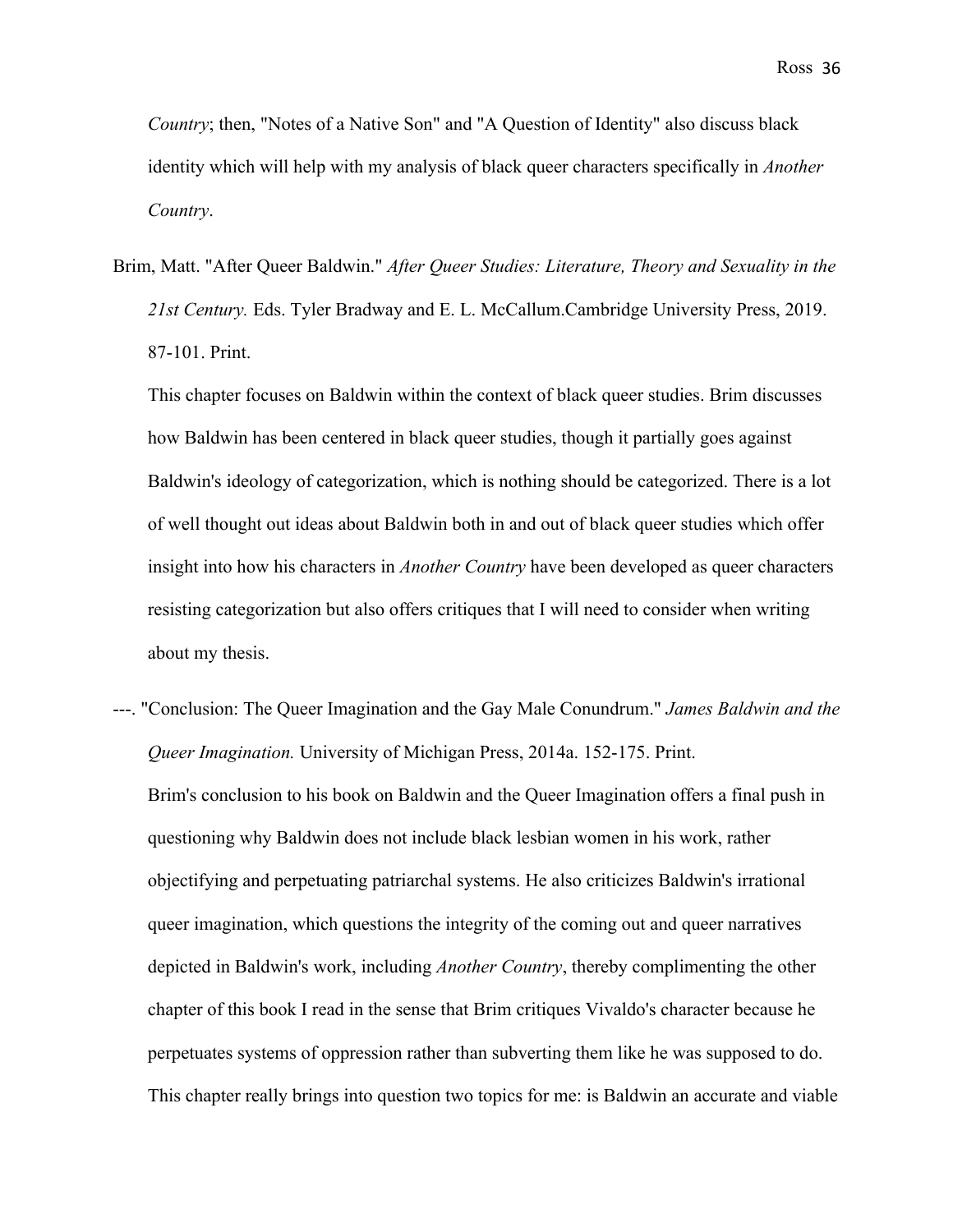source to analyze the coming out narrative of the 1960's? Secondly, if he is, why does he exclude black lesbians and black women in his work? How does this compare to *Lot*, which also does not include black lesbians or black women much at all?

---. "What Straight Men Need: Gay Love in *another Country*." *James Baldwin and the Queer Imagination .*University of Michigan Press, 2014b. 92-122. Print.

This essay tackles a few large points of interest: queer theory in *Another Country*, the relationship between racial and sexual power dynamics, and what the novel seeks to do compared to what it actually does. The most prominent overlaying theme to this essay is that *Another Country* reinforces existing power dynamics and hierarchies with gender, sexual orientation + sexuality, and race rather than subverting them. This piece of criticism challenges who and what I viewed as "coming out" and being queer in *Another Country* which is something I need to dig deeper into in my research and writing.

Henderson, Bruce. *Queer Studies: Beyond Binaries*. New York City: Harrington Park Press, 2019. Print.

Henderson's Queer Studies: Beyond Binaries is a large book that discusses queer theory in many facets, with the large categories of content being the following: Queering Language; Queering Identity; Queering Contexts; and, Queering Imagination. Though there are many extremely fascinating sections in this book, I will be using the subsection entitled "The Closet and Coming Out" to contextualize my definition of coming out and the closet, applying that to both *Lot: Stories* and *Another Country*. I will be comparing it to Marlon Ross's essay to give that full understanding of my definition of the closet and coming out.

Johnson, E. Patrick. "Queer Epistemologies: Theorizing the Self from a Writerly Place Called Home." *Biography* 34.3 (2011). Web.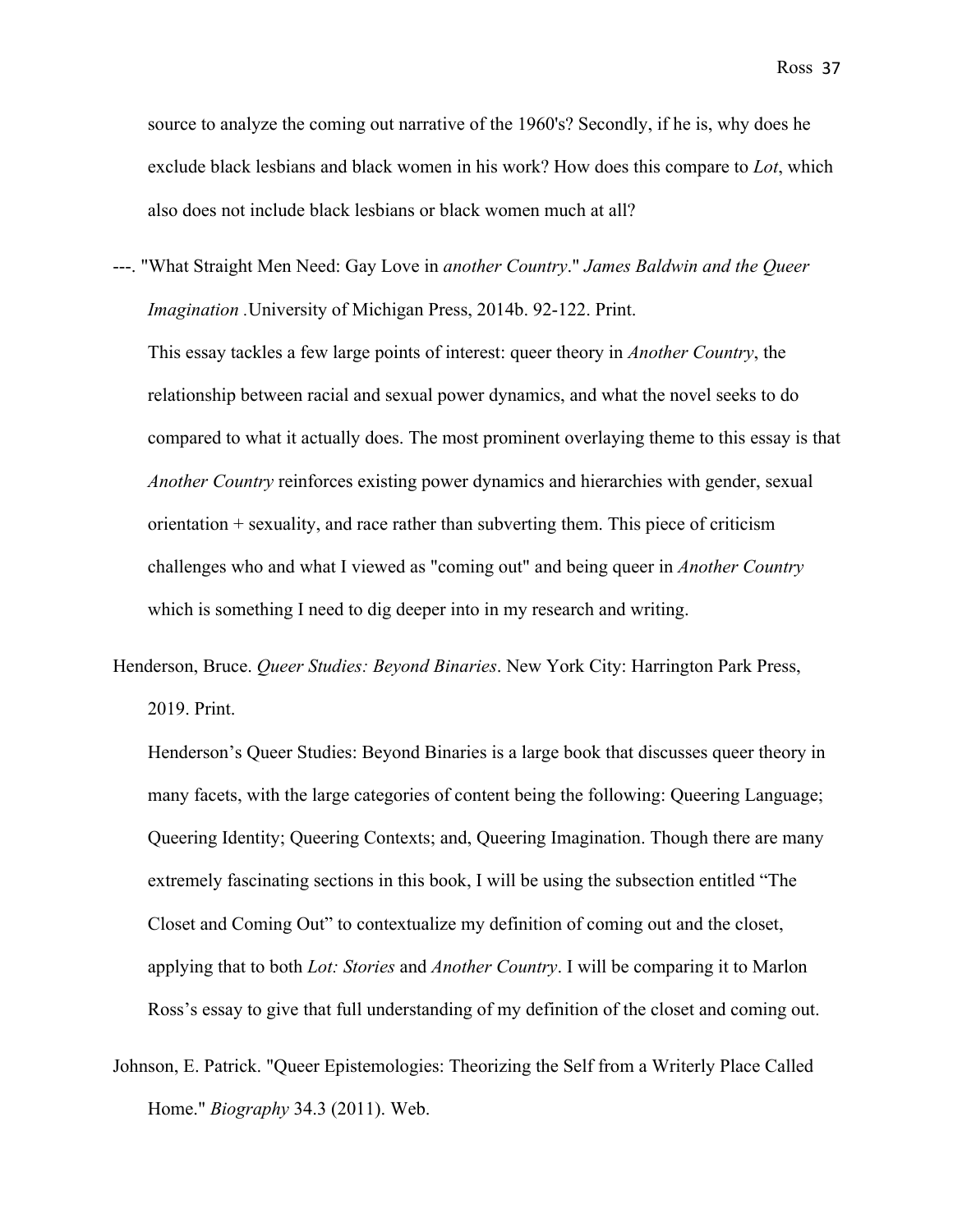Johnson's lively self-analysis of his queer identity, he discusses not only his life experience but also the idea of performance of gender and sexuality, though those are not to be confused. Examples of his performance and interrogation with his gender identity come from wearing his mom's wigs to playing football. In playing football, he had to perform like he was straight for his protection because he would have been hated and ostracized on the team for being gay and presenting femininely. This informs how I read *Another Country* and *Lot*. How do the queer characters in this story perform their sexual orientation? Does it affect their coming out narrative?

- Manalansan, Martin F. "Queer." *Keywords for Asian American Studies.* Eds. Cathy J. Schlund-Vials, Linda Trinh Vo, and K. Scott Wong.NYU Press197-202. Print. The first half of Manalansan's essay maps the etymology and changes of meaning of the word "queer" in the United States. I will use this history and the loose definitions to locate my study of "coming out" within the context of queerness and queer theory.
- McBride, Dwight A. "Straight Black Studies: On African American Studies, James Baldwin and Black Queer Studies." *Black Queer Studies: A Critical Anthology.* Eds. E. Patrick Johnson and Mae G. Henderson. Durham and London: Duke University Press, 2005. 68-89. Print. McBride's article dives into the history of black queer studies within the context of cultural studies, literary studies, gender and sexuality studies, and the complexity of the intersection of all of these different fields of studies. He critiques where this intersection has been neglected in previous scholarship, using Baldwin and his work as exemplifying this critique. Moreover, in using Baldwin, McBride discusses the intersectional nature of Baldwin's work bringing up topics of identity that is presented, identity that is kept out of sight, assumed identity, and a lack of categorization of identity. I will use this exploration of identity of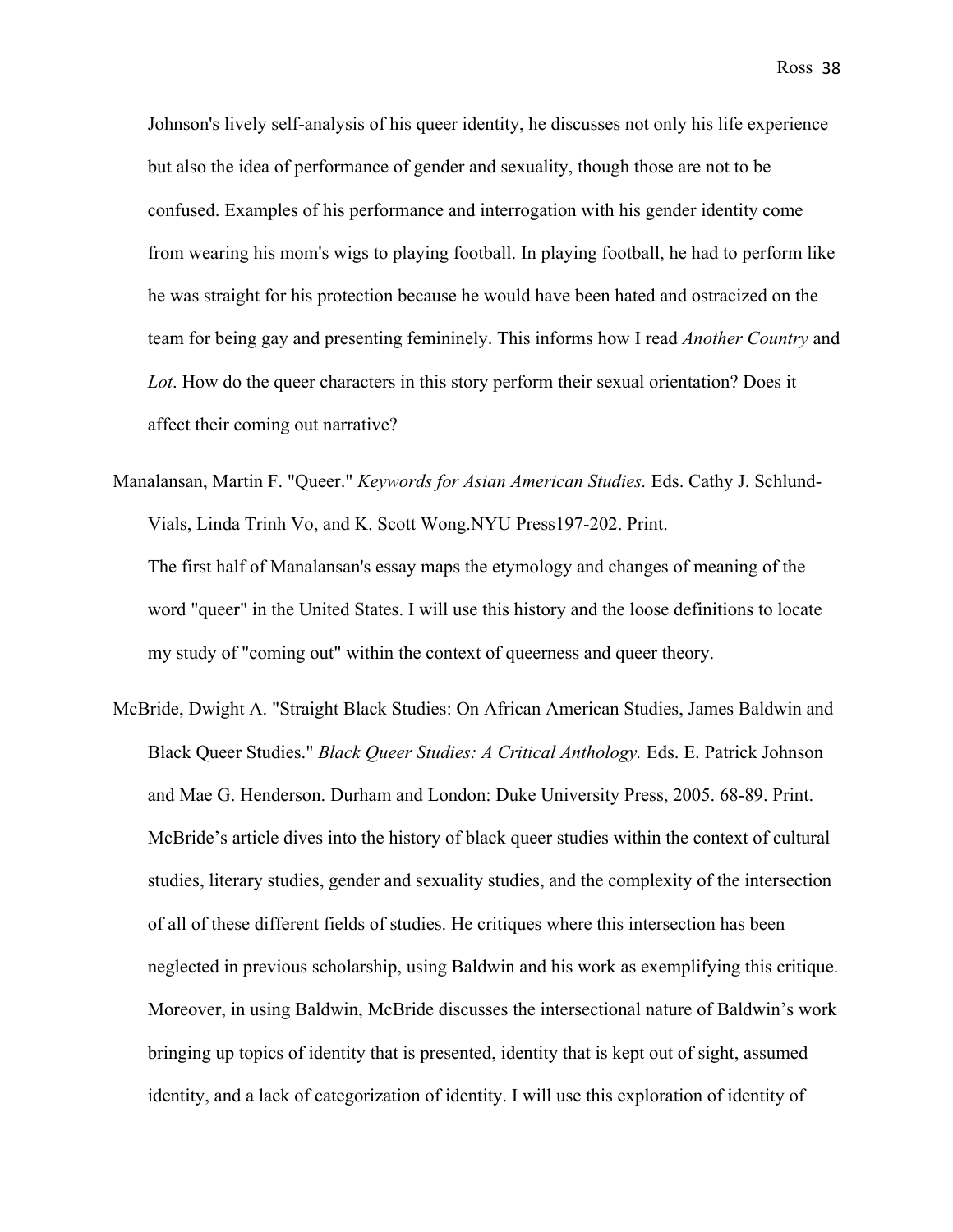Baldwin to explore identity struggles and categorization (or lack thereof) in *Another Country*, also using this to discuss ideas of identity in *Lot: Stories.* 

Muhammad, Ismail. "Southern Discomfort: Bryan Washington's stories of Houston's underclass." April/May 2019. Web. <https://www.bookforum.com/print/2601/bryanwashington-s-stories-of-houston-s-underclass-20810>

Muhammad offers a simple yet elegant reading of *Lot* in discussing what the story is about with major emphasis on its major themes. He argues that "Washington's queer men are often in the closet or relegated to the margins, and the collection masterfully conveys the atmosphere of mingled dread, exuberance, and defiance that pervades their lives", which I feel is contradicted by an earlier statement where Muhammad says "One of the hallmarks of urban poverty is the decomposition of the illusion of privacy" because though I would said there is a veil to closets, by which I mean some of the gay characters may be "in the closet" but everyone can see them behind the veil because there is not a door. An example of this is Nicolas, who everyone knows is gay and can see "in the closet" but doesn't address out in the open per se. I want to use this article to further dive into this concept of a lack of privacy with being in the closet and coming out.

Reddinger, Amy. ""Just enough for the City": Limitations of Space in Baldwin's *Another Country*." *African American Review* 43.1 (2009)Print.

Reddinger's Essay breaks down some of the major criticisms of Baldwin's *Another Country*, offering her alternate views on a specific piece of the texts. Her sections are broken down as follows: Introduction (not labeled as such) which offers background info on novel with historical context; "An 'Attempt at Domestic Life'" which offers an analysis of how the characters characterize and maintain their ideas of "home"; "Sexual/Racial Haunting and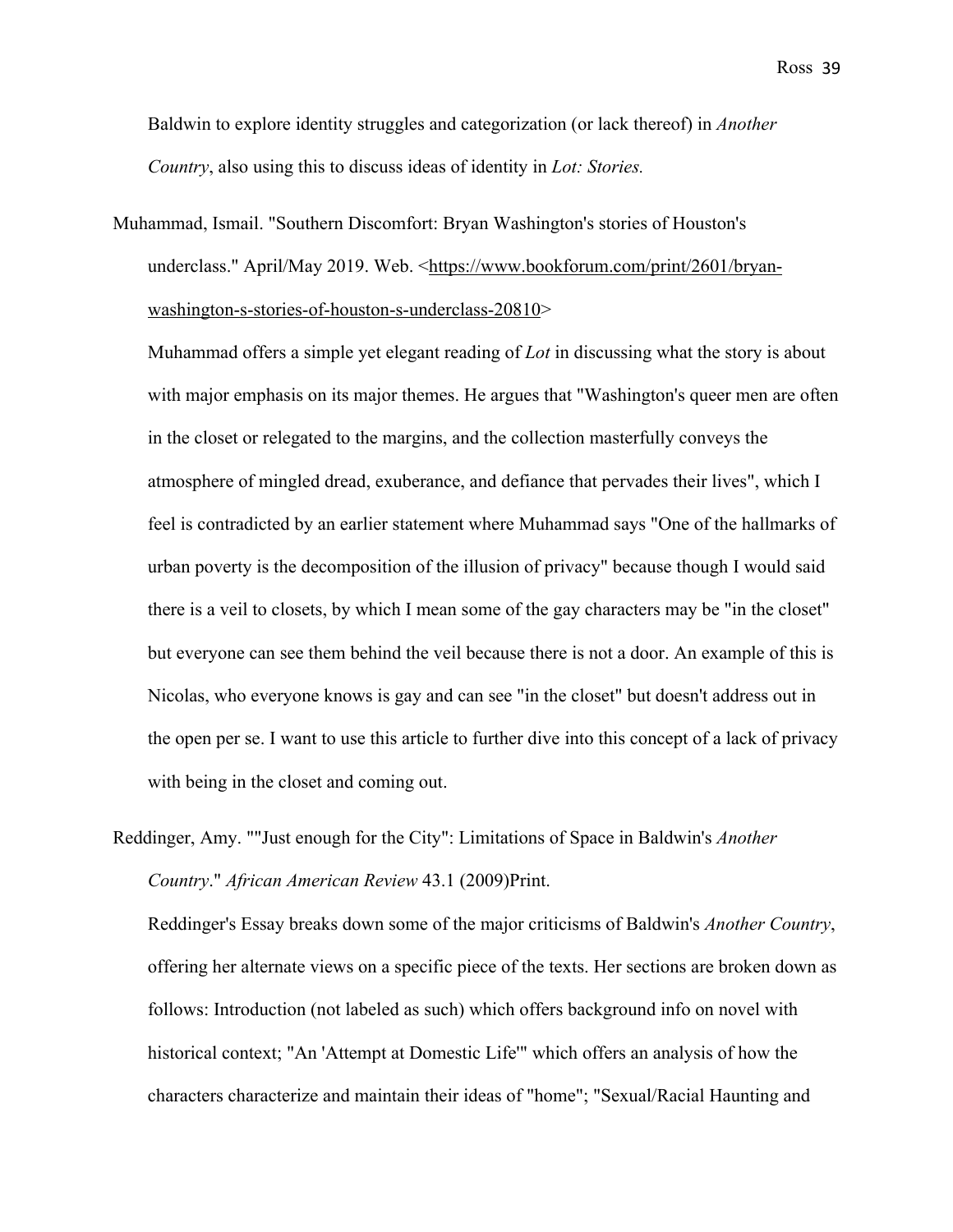The Space of Seventh Avenue" which offers an analysis on the use of female characters as well as black characters and how they are portrayed and treated by other characters; and "The Phantom City and Spectral Suburb" which offers a comparison of the usage of the suburbs between white and black characters. I am most interested for the purpose of this project in the second section on "Sexual/Racial Haunting" because it discusses the homosexual and interracial couples with how they interact with each other, who views themselves as "out" or "straight" and other such factors that lead back to my central theme of the depiction of coming out.

Ross, Marlon B. "Beyond the Closet as a Raceless Paradigm." *Black Queer Studies: A Critical Anthology.* Eds. E. Patrick Johnson and Mae G. Henderson. Durham and London: Duke University Press, 2005. 161-189. Print.

Ross's essay analyzes Eve Segdwick's essay on the epistemology of the closet, demonstrating how Segdwick houses her essay's framework solely in the context of the white race. Ross dives deeper into ideas of intersectionality particularly between race and sexuality, claiming the concept of the closet does not make room for intersectionality. This text is foundational to developing my arguments about the "coming out" or lack thereof in black and minoritized communities in *Another Country* and *Lot: Stories.* 

Washington, Bryan. *Lot: Stories*. New York City: Riverhead Books, 2019. Print. *Lot* is a collection of short stories with different narrators, one recurring one named Nicholas, that depict many different themes, but notably queerness and how that is discussed and depicted. *Lot* will be one of the primary texts in my thesis, serving as the contemporary piece to how coming out is portrayed now.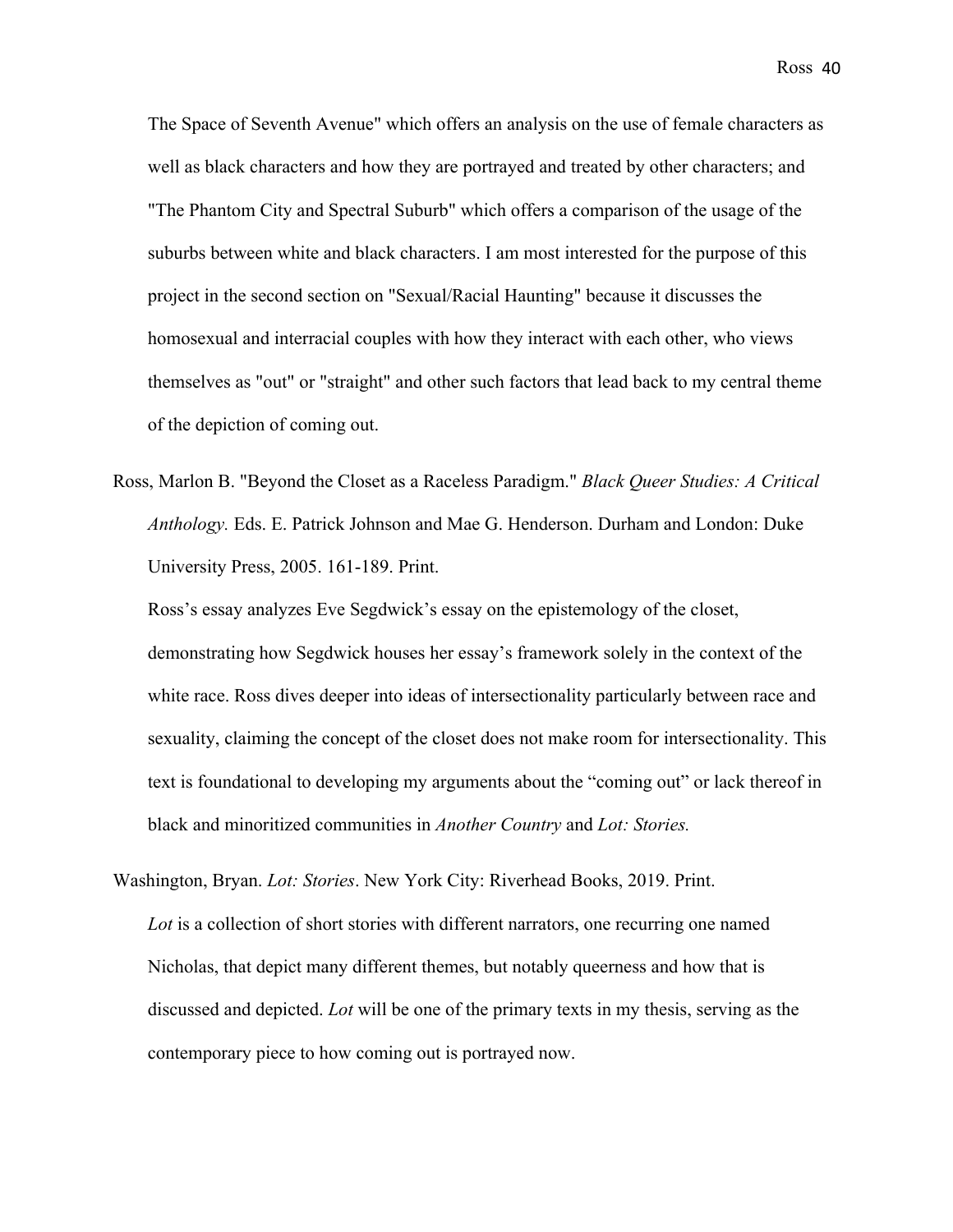Wilkerson, Isabel. *The Warmth of Other Suns*. New York City: Vintage Books, 2010. Print. The Warmth of Other Suns is a work of creative nonfiction discussing the Great Migration between 1915 and 1970. One of the sections in this novel is entitled "Harlem" and discusses homosexuality. I will use this to contextualize a perspective of homosexuality in Harlem at the end of the Great Migration.